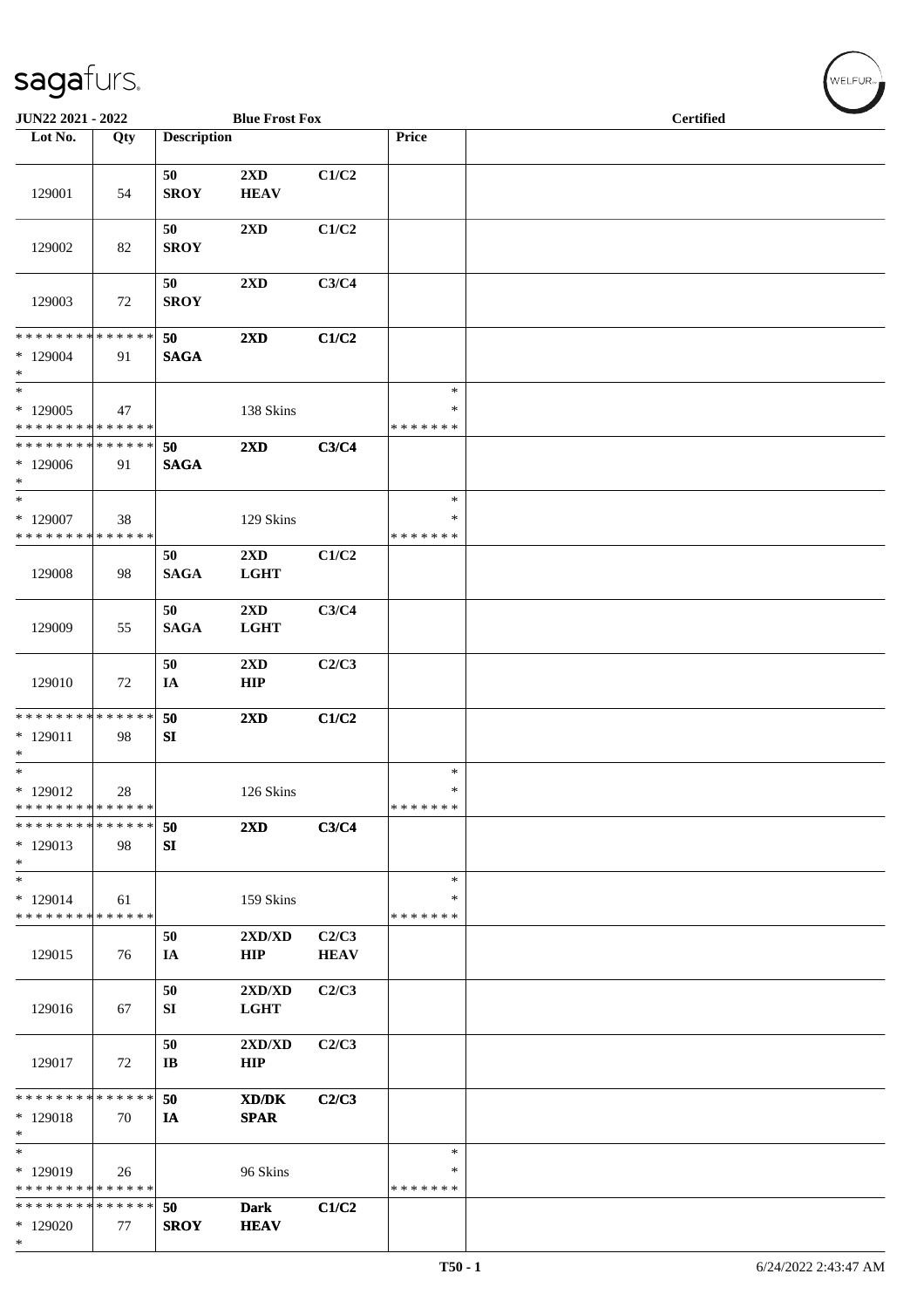| JUN22 2021 - 2022                                                                       |     |                    | <b>Blue Frost Fox</b>      |       | <b>Certified</b>                     |  |  |  |
|-----------------------------------------------------------------------------------------|-----|--------------------|----------------------------|-------|--------------------------------------|--|--|--|
| Lot No.                                                                                 | Qty | <b>Description</b> |                            |       | Price                                |  |  |  |
| $*129021$<br>$*$                                                                        | 70  | 50<br><b>SROY</b>  | <b>Dark</b><br><b>HEAV</b> | C1/C2 | $\ast$<br>$\ast$<br>$\ast$           |  |  |  |
| $\overline{\ast}$<br>* 129022<br>* * * * * * * * <mark>* * * * * * *</mark>             | 59  |                    | 206 Skins                  |       | $\ast$<br>$\ast$<br>* * * * * * *    |  |  |  |
| * * * * * * * * * * * * * * *<br>$*129023$<br>$*$                                       | 84  | 50<br><b>SROY</b>  | <b>Dark</b>                | C1/C2 |                                      |  |  |  |
| $*$<br>$*129024$<br>$*$<br>$\overline{\phantom{0}}$                                     | 77  |                    | 2                          |       | $\ast$<br>$\ast$<br>$\ast$<br>$\ast$ |  |  |  |
| $*129025$<br>$\ast$<br>$\overline{\ast}$                                                | 77  |                    | 3                          |       | $\ast$<br>$\ast$<br>$\ast$           |  |  |  |
| $*129026$<br>$*$<br>$*$                                                                 | 77  |                    | 4                          |       | $\ast$<br>*<br>$\ast$                |  |  |  |
| $*129027$<br>* * * * * * * * <mark>* * * * * * *</mark><br>******** <mark>******</mark> | 64  | 50                 | 379 Skins<br><b>Dark</b>   | C3/C4 | ∗<br>* * * * * * *                   |  |  |  |
| * 129028<br>$*$<br>$*$                                                                  | 84  | <b>SROY</b>        |                            |       | $\ast$                               |  |  |  |
| $*129029$<br>* * * * * * * * * * * * * *<br>******** <mark>******</mark>                | 31  | 50                 | 115 Skins<br><b>Dark</b>   | C1/C2 | $\ast$<br>* * * * * * *              |  |  |  |
| * 129030<br>$*$<br>$*$                                                                  | 91  | <b>SAGA</b>        |                            |       | $\ast$                               |  |  |  |
| $*129031$<br>$*$                                                                        | 84  |                    | $\sqrt{2}$                 |       | $\ast$<br>$\ast$<br>$\ast$           |  |  |  |
| $*129032$<br>$\ast$<br>$\frac{1}{1}$                                                    | 84  |                    | 3                          |       | $\ast$<br>$\ast$<br>$\ast$           |  |  |  |
| * 129033<br>$*$<br>$*$                                                                  | 84  |                    | $\overline{4}$             |       | $\ast$<br>$\ast$<br>$\ast$           |  |  |  |
| $*129034$<br>$*$<br>$*$                                                                 | 84  |                    | $\sqrt{5}$                 |       | $\ast$<br>$\ast$<br>$\ast$           |  |  |  |
| $*129035$<br>$\ast$<br>$\overline{\ast}$                                                | 84  |                    | 6                          |       | $\ast$<br>$\ast$<br>$\ast$           |  |  |  |
| * 129036<br>$\ast$                                                                      | 84  |                    | $\boldsymbol{7}$           |       | ∗<br>$\ast$<br>$\ast$                |  |  |  |
| $*129037$<br>$*$<br>$\overline{\phantom{0}}$                                            | 84  |                    | $\,8\,$                    |       | $\ast$<br>$\ast$                     |  |  |  |
| * 129038<br>$*$                                                                         | 70  |                    | $\overline{9}$             |       | $\ast$<br>$\ast$<br>$\ast$           |  |  |  |
| * 129039<br>* * * * * * * * * * * * * *                                                 | 32  |                    | 781 Skins                  |       | $\ast$<br>∗<br>* * * * * * *         |  |  |  |
| * * * * * * * * * * * * * * *<br>* 129040<br>$\ast$                                     | 91  | 50<br><b>SAGA</b>  | <b>Dark</b>                | C2    |                                      |  |  |  |

 $(\forall ELFUR_{\text{max}})$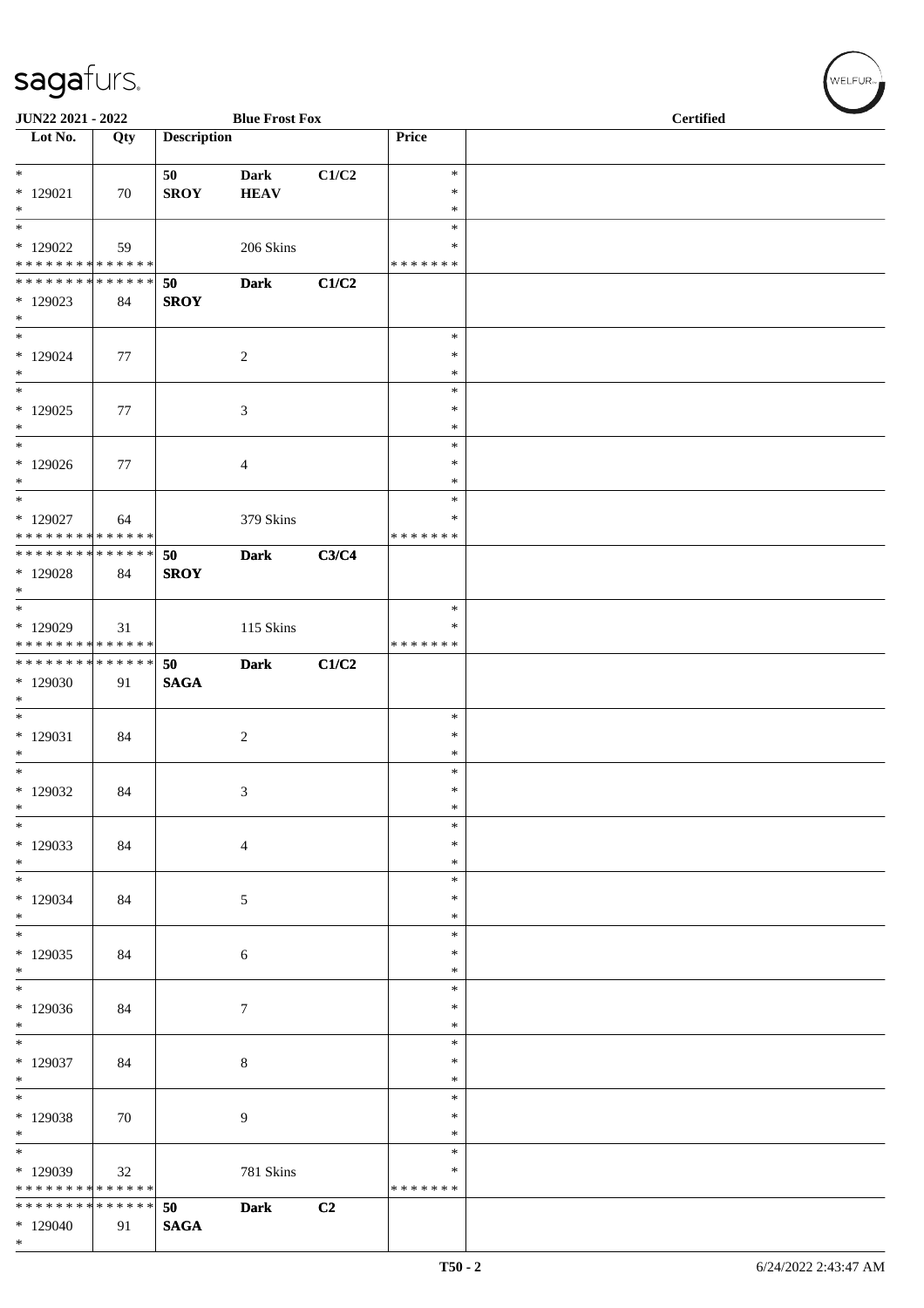| JUN22 2021 - 2022<br><b>Blue Frost Fox</b>                             |     |                              |                            |                      |                                   | <b>Certified</b> |  |  |
|------------------------------------------------------------------------|-----|------------------------------|----------------------------|----------------------|-----------------------------------|------------------|--|--|
| $\overline{\phantom{1}}$ Lot No.                                       | Qty | <b>Description</b>           |                            |                      | Price                             |                  |  |  |
| $\overline{\phantom{0}}$<br>$*129041$<br>$\ast$                        | 77  | 50<br><b>SAGA</b>            | <b>Dark</b>                | C2                   | $\ast$<br>$\ast$<br>$\ast$        |                  |  |  |
| $\ast$<br>$*129042$<br>$\ast$                                          | 72  |                              | $\mathfrak{Z}$             |                      | $\ast$<br>$\ast$<br>$\ast$        |                  |  |  |
| $\ast$<br>$*129043$<br>* * * * * * * * * * * * * *                     | 21  |                              | 261 Skins                  |                      | $\ast$<br>$\ast$<br>* * * * * * * |                  |  |  |
| * * * * * * * * * * * * * *<br>* 129044<br>$*$                         | 91  | 50<br><b>SAGA</b>            | <b>Dark</b>                | C3/C4                |                                   |                  |  |  |
| $\overline{\ast}$<br>$*129045$<br>$\ast$                               | 84  |                              | $\sqrt{2}$                 |                      | $\ast$<br>$\ast$<br>$\ast$        |                  |  |  |
| $\ast$<br>* 129046<br>* * * * * * * * * * * * * *                      | 39  |                              | 214 Skins                  |                      | $\ast$<br>*<br>* * * * * * *      |                  |  |  |
| * * * * * * * * * * * * * *<br>* 129047<br>$*$                         | 98  | 50<br><b>SAGA</b>            | <b>Dark</b><br><b>LGHT</b> | C1/C2                |                                   |                  |  |  |
| $\overline{\ast}$<br>$*129048$<br>$*$                                  | 91  |                              | $\sqrt{2}$                 |                      | $\ast$<br>$\ast$<br>$\ast$        |                  |  |  |
| $\ast$<br>$*129049$<br>$*$                                             | 77  |                              | 3                          |                      | $\ast$<br>$\ast$<br>$\ast$        |                  |  |  |
| $\ast$<br>* 129050<br>* * * * * * * * * * * * * *                      | 21  |                              | 287 Skins                  |                      | $\ast$<br>∗<br>* * * * * * *      |                  |  |  |
| 129051                                                                 | 45  | 50<br><b>SAGA</b>            | <b>Dark</b><br><b>LGHT</b> | C3/C4                |                                   |                  |  |  |
| 129052                                                                 | 74  | 50<br>IA                     | Dark<br>HIP                | C2/C3<br><b>HEAV</b> |                                   |                  |  |  |
| * * * * * * * * * * * * * *<br>$*129053$<br>$*$                        | 91  | 50<br>IA                     | <b>Dark</b><br><b>HIP</b>  | C2/C3                |                                   |                  |  |  |
| $\overline{\phantom{a}^*}$<br>$*129054$<br>* * * * * * * * * * * * * * | 73  |                              | 164 Skins                  |                      | $\ast$<br>∗<br>* * * * * * *      |                  |  |  |
| * * * * * * * * * * * * * *<br>$*129055$<br>$*$                        | 98  | 50<br>SI                     | <b>Dark</b>                | C1/C2                |                                   |                  |  |  |
| $\ast$<br>* 129056<br>* * * * * * * * * * * * * *                      | 89  |                              | 187 Skins                  |                      | $\ast$<br>∗<br>* * * * * * *      |                  |  |  |
| 129057                                                                 | 61  | 50<br>${\bf S}{\bf I}$       | Dark                       | C3/C4                |                                   |                  |  |  |
| 129058                                                                 | 75  | 50<br>SI                     | Dark<br><b>LGHT</b>        | C2/C3                |                                   |                  |  |  |
| 129059                                                                 | 46  | 50<br>$\mathbf{I}\mathbf{B}$ | <b>Dark</b><br><b>HIP</b>  | C2/C3                |                                   |                  |  |  |
| 129060                                                                 | 46  | 50<br><b>SROY</b>            | <b>PALE</b><br><b>HEAV</b> | C1/C2                |                                   |                  |  |  |

WELFUR<sub>\*</sub>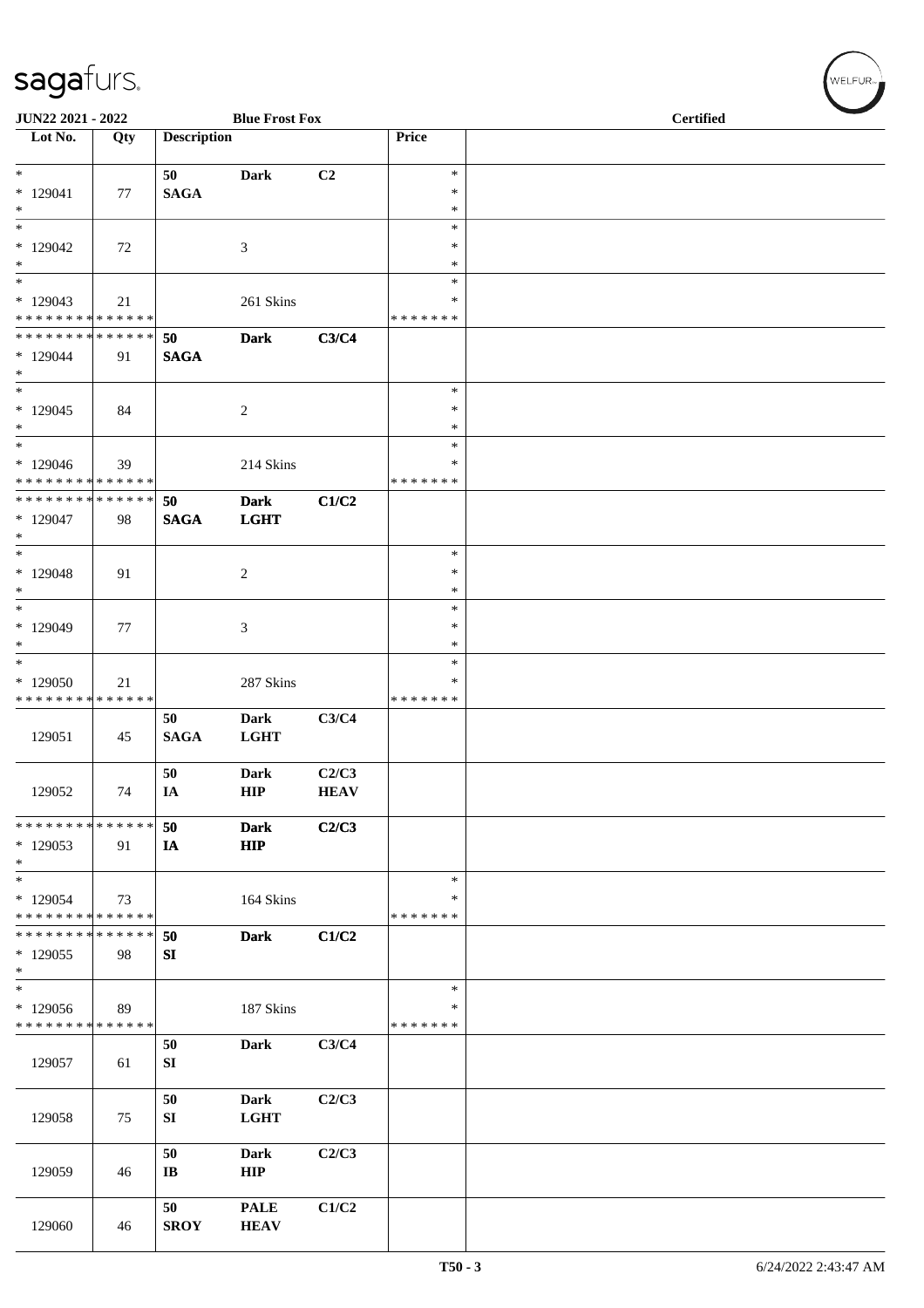| JUN22 2021 - 2022                                                        |     |                    | <b>Blue Frost Fox</b>      |       |                                 | <b>Certified</b> |
|--------------------------------------------------------------------------|-----|--------------------|----------------------------|-------|---------------------------------|------------------|
| Lot No.                                                                  | Qty | <b>Description</b> |                            |       | Price                           |                  |
| ******** <mark>******</mark><br>* 129061<br>$*$                          | 68  | 50<br><b>SROY</b>  | <b>PALE</b>                | C1/C2 |                                 |                  |
| $\overline{\ast}$<br>$*129062$<br>* * * * * * * * * * * * * *            | 21  |                    | 89 Skins                   |       | $\ast$<br>∗<br>* * * * * * *    |                  |
| * * * * * * * * * * * * * *<br>$*129063$<br>$*$                          | 91  | 50<br><b>SAGA</b>  | <b>PALE</b>                | C1/C2 |                                 |                  |
| $*$<br>$*129064$<br>$\ast$<br>$*$                                        | 84  |                    | $\overline{c}$             |       | $\ast$<br>$\ast$<br>$\ast$      |                  |
| $*129065$<br>$*$<br>$\ast$                                               | 84  |                    | 3                          |       | $\ast$<br>$\ast$<br>∗<br>$\ast$ |                  |
| $*129066$<br>$*$<br>$\ast$                                               | 83  |                    | 4                          |       | $\ast$<br>$\ast$<br>$\ast$      |                  |
| * 129067<br>* * * * * * * * * * * * * *<br>* * * * * * * * * * * * * * * | 21  |                    | 363 Skins                  |       | ∗<br>* * * * * * *              |                  |
| * 129068<br>$*$<br>$\ast$                                                | 91  | 50<br><b>SAGA</b>  | <b>PALE</b>                | C3/C4 |                                 |                  |
| * 129069<br>* * * * * * * * * * * * * *                                  | 33  |                    | 124 Skins                  |       | $\ast$<br>∗<br>* * * * * * *    |                  |
| 129070                                                                   | 69  | 50<br><b>SAGA</b>  | <b>PALE</b><br><b>LGHT</b> | C1/C2 |                                 |                  |
| 129071                                                                   | 48  | 50<br><b>SAGA</b>  | <b>PALE</b><br><b>LGHT</b> | C3/C4 |                                 |                  |
| 129072                                                                   | 89  | 50<br>IA           | <b>PALE</b><br><b>HIP</b>  | C2/C3 |                                 |                  |
| 129073                                                                   | 52  | 50<br><b>SROY</b>  | XP/2XP<br><b>HEAV</b>      | C1/C2 |                                 |                  |
| * * * * * * * * * * * * * * *<br>* 129074<br>$*$                         | 84  | 50<br><b>SROY</b>  | XP/2XP                     | C1/C2 |                                 |                  |
| $*$<br>$*129075$<br>$*$                                                  | 63  |                    | $\sqrt{2}$                 |       | $\ast$<br>$\ast$<br>$\ast$      |                  |
| $*$<br>$*129076$<br>* * * * * * * * * * * * * *                          | 21  |                    | 168 Skins                  |       | $\ast$<br>∗<br>* * * * * * *    |                  |
| * * * * * * * * * * * * * * *<br>* 129077<br>$*$                         | 91  | 50<br><b>SAGA</b>  | XP/2XP                     | C1/C2 |                                 |                  |
| $*$<br>* 129078<br>$*$                                                   | 84  |                    | $\overline{c}$             |       | $\ast$<br>$\ast$<br>$\ast$      |                  |
| $\ast$<br>* 129079<br>$\ast$                                             | 84  |                    | 3                          |       | $\ast$<br>∗<br>$\ast$           |                  |
| $\ast$<br>* 129080<br>$*$                                                | 84  |                    | 4                          |       | $\ast$<br>$\ast$<br>∗           |                  |

WELFUR<sub><sup>N</sub></sub></sub></sup>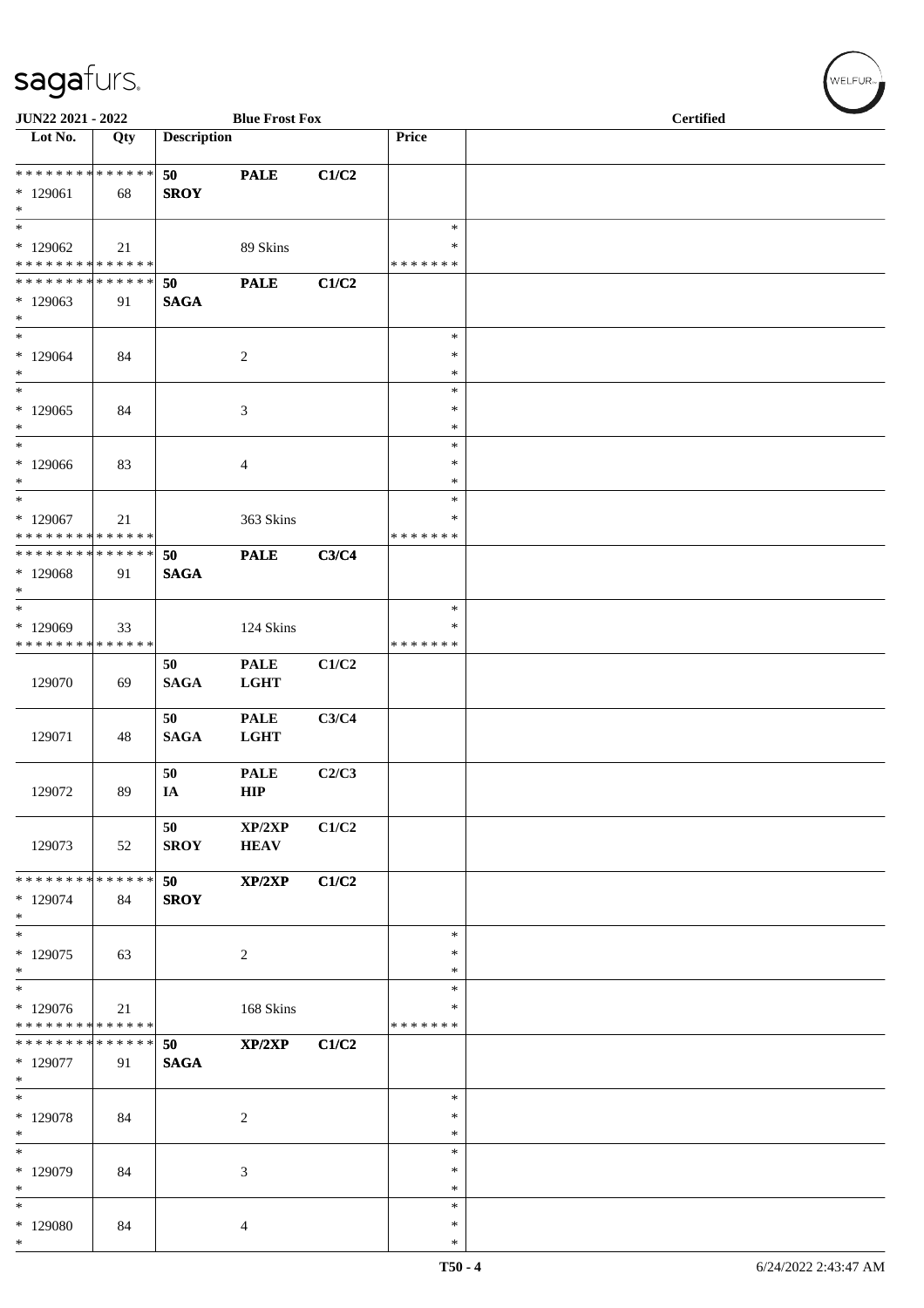| <b>JUN22 2021 - 2022</b>                             |     |                    | <b>Blue Frost Fox</b>      |       |                                   |  | <b>Certified</b> |  |  |
|------------------------------------------------------|-----|--------------------|----------------------------|-------|-----------------------------------|--|------------------|--|--|
| Lot No.                                              | Qty | <b>Description</b> |                            |       | Price                             |  |                  |  |  |
| $*$<br>* 129081<br>$*$                               | 77  | 50<br><b>SAGA</b>  | $\mathbf{XP}/2\mathbf{XP}$ | C1/C2 | $\ast$<br>$\ast$<br>*             |  |                  |  |  |
| $*$<br>* 129082<br>* * * * * * * * * * * * * *       | 21  |                    | 441 Skins                  |       | $\ast$<br>*<br>* * * * * * *      |  |                  |  |  |
| * * * * * * * * * * * * * * *<br>* 129083<br>$*$     | 91  | 50<br><b>SAGA</b>  | XP/2XP                     | C3/C4 |                                   |  |                  |  |  |
| $*$<br>* 129084<br>* * * * * * * * * * * * * *       | 53  |                    | 144 Skins                  |       | $\ast$<br>*<br>* * * * * * *      |  |                  |  |  |
| * * * * * * * * * * * * * * *<br>$*129085$<br>$\ast$ | 98  | 50<br><b>SAGA</b>  | XP/2XP<br><b>LGHT</b>      | C1/C2 |                                   |  |                  |  |  |
| $*$<br>* 129086<br>* * * * * * * * * * * * * *       | 88  |                    | 186 Skins                  |       | $\ast$<br>$\ast$<br>* * * * * * * |  |                  |  |  |
| 129087                                               | 46  | 50<br><b>SAGA</b>  | XP/2XP<br><b>LGHT</b>      | C3/C4 |                                   |  |                  |  |  |
| 129088                                               | 76  | 50<br>IA           | XP/2XP<br>HIP              | C2/C3 |                                   |  |                  |  |  |
| 129089                                               | 32  | 50<br>IA           | XP/2XP<br><b>SPAR</b>      | C2/C3 |                                   |  |                  |  |  |
| 129090                                               | 62  | 50<br>${\bf SI}$   | XP/2XP                     | C1/C2 |                                   |  |                  |  |  |
| 129091                                               | 41  | 50<br>SI           | XP/2XP                     | C3/C4 |                                   |  |                  |  |  |
| 129092                                               | 69  | 50<br>SI           | XP/2XP<br><b>LGHT</b>      | C2/C3 |                                   |  |                  |  |  |

WELFUR<sub>\*</sub>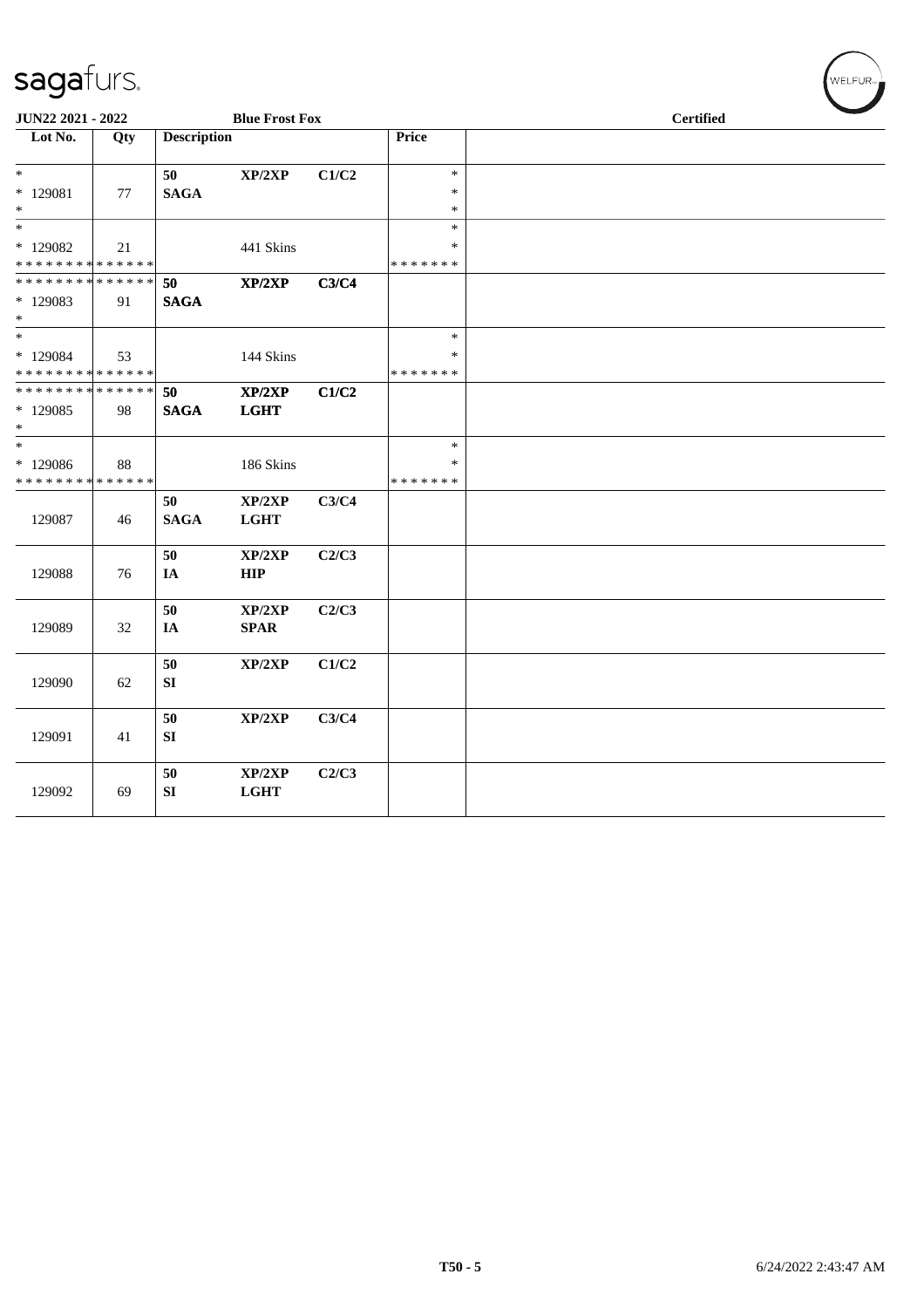| JUN22 2021 - 2022                |             |                    | <b>Blue Frost Fox</b>   |       |                  | <b>Certified</b> |  |  |  |
|----------------------------------|-------------|--------------------|-------------------------|-------|------------------|------------------|--|--|--|
| $\overline{\phantom{1}}$ Lot No. | Qty         | <b>Description</b> |                         |       | Price            |                  |  |  |  |
| **************                   |             | 40                 | 2XD                     | C1/C2 |                  |                  |  |  |  |
| $* 129141$                       | 83          | <b>SROY</b>        |                         |       |                  |                  |  |  |  |
| $\ast$                           |             |                    |                         |       |                  |                  |  |  |  |
| $\overline{\phantom{1}}$         |             |                    |                         |       | $\ast$           |                  |  |  |  |
| $* 129142$                       | 21          |                    | 104 Skins               |       | $\ast$           |                  |  |  |  |
| * * * * * * * * * * * * * *      |             |                    |                         |       | * * * * * * *    |                  |  |  |  |
| * * * * * * * * * * * * * *      |             | 40                 | 2XD                     | C1/C2 |                  |                  |  |  |  |
| $* 129143$<br>$*$                | 98          | <b>SAGA</b>        |                         |       |                  |                  |  |  |  |
| $\ast$                           |             |                    |                         |       | $\ast$           |                  |  |  |  |
| $* 129144$                       | 91          |                    | $\boldsymbol{2}$        |       | $\ast$           |                  |  |  |  |
| $\ast$                           |             |                    |                         |       | $\ast$           |                  |  |  |  |
| $_{\ast}^{-}$                    |             |                    |                         |       | $\ast$           |                  |  |  |  |
| $* 129145$                       | 91          |                    | 3                       |       | $\ast$           |                  |  |  |  |
| $\ast$                           |             |                    |                         |       | $\ast$           |                  |  |  |  |
| $\ast$                           |             |                    |                         |       | $\ast$           |                  |  |  |  |
| $* 129146$                       | 78          |                    | 358 Skins               |       | *                |                  |  |  |  |
| * * * * * * * * * * * * * *      |             |                    |                         |       | * * * * * * *    |                  |  |  |  |
| **************                   |             | 40                 | 2XD                     | C3/C4 |                  |                  |  |  |  |
| $* 129147$<br>$*$                | 98          | <b>SAGA</b>        |                         |       |                  |                  |  |  |  |
| $\ast$                           |             |                    |                         |       | $\ast$           |                  |  |  |  |
| $* 129148$                       | 91          |                    | $\boldsymbol{2}$        |       | $\ast$           |                  |  |  |  |
| $*$                              |             |                    |                         |       | $\ast$           |                  |  |  |  |
| $\ast$                           |             |                    |                         |       | $\ast$           |                  |  |  |  |
| * 129149                         | 52          |                    | 241 Skins               |       | *                |                  |  |  |  |
| ******** <mark>******</mark>     |             |                    |                         |       | * * * * * * *    |                  |  |  |  |
| **************                   |             | 40                 | 2XD                     | C1/C2 |                  |                  |  |  |  |
| $*129150$                        | 105         | <b>SAGA</b>        | <b>LGHT</b>             |       |                  |                  |  |  |  |
| $\ast$                           |             |                    |                         |       |                  |                  |  |  |  |
| $\ast$                           |             |                    |                         |       | $\ast$           |                  |  |  |  |
| $* 129151$<br>$\ast$             | 98          |                    | $\overline{c}$          |       | $\ast$<br>$\ast$ |                  |  |  |  |
| $\overline{\phantom{a}^*}$       |             |                    |                         |       | $\ast$           |                  |  |  |  |
| * 129152                         | 71          |                    | 274 Skins               |       | $\ast$           |                  |  |  |  |
| * * * * * * * * * * * * * *      |             |                    |                         |       | * * * * * * *    |                  |  |  |  |
| * * * * * * * *                  | * * * * * * | 40                 | 2XD                     | C3/C4 |                  |                  |  |  |  |
| $*129153$                        | 105         | <b>SAGA</b>        | <b>LGHT</b>             |       |                  |                  |  |  |  |
| $\ast$                           |             |                    |                         |       |                  |                  |  |  |  |
| $\ast$                           |             |                    |                         |       | $\ast$           |                  |  |  |  |
| $* 129154$                       | 66          |                    | 171 Skins               |       | ∗                |                  |  |  |  |
| * * * * * * * * * * * * * *      |             |                    |                         |       | * * * * * * *    |                  |  |  |  |
|                                  | 97          | 40                 | $2\mathbf{X}\mathbf{D}$ | C2/C3 |                  |                  |  |  |  |
| 129155                           |             | IA                 | <b>HIP</b>              |       |                  |                  |  |  |  |
| * * * * * * * * * * * * * *      |             | 40                 | $2\mathbf{X}\mathbf{D}$ | C1/C2 |                  |                  |  |  |  |
| $*129156$                        | 105         | SI                 |                         |       |                  |                  |  |  |  |
| $\ast$                           |             |                    |                         |       |                  |                  |  |  |  |
| $\ast$                           |             |                    |                         |       | $\ast$           |                  |  |  |  |
| $* 129157$                       | 91          |                    | 196 Skins               |       | *                |                  |  |  |  |
| * * * * * * * * * * * * * *      |             |                    |                         |       | * * * * * * *    |                  |  |  |  |
| * * * * * * * * * * * * * * *    |             | 40                 | $2\mathbf{X}\mathbf{D}$ | C3/C4 |                  |                  |  |  |  |
| $*129158$<br>$\ast$              | 105         | <b>SI</b>          |                         |       |                  |                  |  |  |  |
| $_{\ast}^{-}$                    |             |                    |                         |       | $\ast$           |                  |  |  |  |
| * 129159                         | 29          |                    | 134 Skins               |       | *                |                  |  |  |  |
| * * * * * * * * * * * * * *      |             |                    |                         |       | * * * * * * *    |                  |  |  |  |
|                                  |             | 40                 | 2XD/XD                  | C5    |                  |                  |  |  |  |
| 129160                           | 28          | SI                 |                         |       |                  |                  |  |  |  |

 $(w$ ELFUR<sub>m</sub>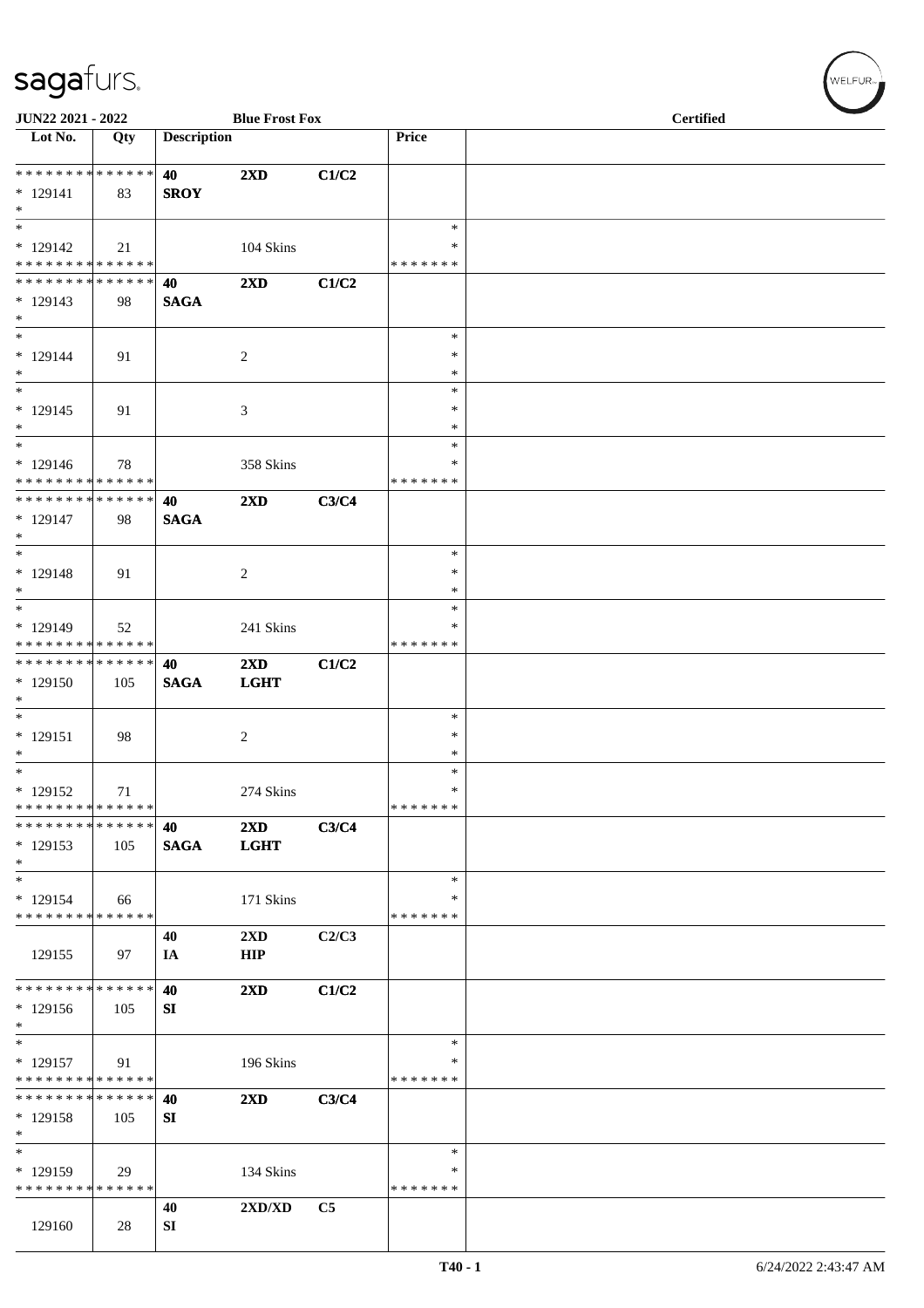| JUN22 2021 - 2022                                                     |     |                              | <b>Blue Frost Fox</b>                              |       |                              | Certified |  |  |  |  |
|-----------------------------------------------------------------------|-----|------------------------------|----------------------------------------------------|-------|------------------------------|-----------|--|--|--|--|
| Lot No.                                                               | Qty | <b>Description</b>           |                                                    |       | Price                        |           |  |  |  |  |
| 129161                                                                | 30  | 40<br>${\bf S}{\bf I}$       | $2{\bf X}{\bf D}/{\bf X}{\bf D}$<br><b>LGHT</b>    | C2/C3 |                              |           |  |  |  |  |
| 129162                                                                | 70  | 40<br>$\bf I\bf B$           | $2{\bf X}{\bf D}/{\bf X}{\bf D}$<br>HIP            | C2/C3 |                              |           |  |  |  |  |
| ******** <mark>******</mark><br>$*129163$<br>$\ast$                   | 105 | 40<br><b>SAGA</b>            | $\mathbf{X}\mathbf{D}$<br><b>LGHT</b>              | C1    |                              |           |  |  |  |  |
| $\frac{1}{*}$<br>$*129164$<br>* * * * * * * * * * * * * *             | 80  |                              | 185 Skins                                          |       | $\ast$<br>∗<br>* * * * * * * |           |  |  |  |  |
| 129165                                                                | 92  | 40<br><b>SAGA</b>            | $\mathbf{X}\mathbf{D}$<br>LGHT                     | C2    |                              |           |  |  |  |  |
| 129166                                                                | 92  | 40<br>$\mathbf{I}\mathbf{B}$ | $\bold{X}\bold{D}/\bold{D}\bold{K}$<br><b>SPAR</b> | C2/C3 |                              |           |  |  |  |  |
| * * * * * * * * * * * * * * *<br>$*129167$<br>$\ast$                  | 91  | 40<br><b>SROY</b>            | <b>Dark</b>                                        | C1/C2 |                              |           |  |  |  |  |
| $_{\ast}$<br>$*129168$<br>$\ast$                                      | 84  |                              | $\sqrt{2}$                                         |       | $\ast$<br>$\ast$<br>$\ast$   |           |  |  |  |  |
| $\ast$<br>$*129169$<br>$\ast$                                         | 84  |                              | $\mathfrak{Z}$                                     |       | $\ast$<br>$\ast$<br>$\ast$   |           |  |  |  |  |
| $\overline{\phantom{a}^*}$<br>* 129170<br>* * * * * * * * * * * * * * | 22  |                              | 281 Skins                                          |       | $\ast$<br>*<br>* * * * * * * |           |  |  |  |  |
| 129171                                                                | 68  | 40<br><b>SROY</b>            | Dark                                               | C3/C4 |                              |           |  |  |  |  |
| ******** <mark>******</mark><br>$* 129172$<br>$\ast$                  | 98  | 40<br><b>SAGA</b>            | <b>Dark</b>                                        | C1    |                              |           |  |  |  |  |
| $\ast$<br>$* 129173$<br>$*$                                           | 91  |                              | $\sqrt{2}$                                         |       | $\ast$<br>∗<br>*             |           |  |  |  |  |
| $\overline{\phantom{0}}$<br>$* 129174$<br>$*$                         | 91  |                              | $\mathfrak{Z}$                                     |       | $\ast$<br>$\ast$<br>$\ast$   |           |  |  |  |  |
| $\ast$<br>$* 129175$<br>$*$                                           | 91  |                              | 4                                                  |       | $\ast$<br>$\ast$<br>$\ast$   |           |  |  |  |  |
| $\overline{\phantom{a}^*}$<br>$* 129176$<br>$\ast$                    | 91  |                              | 5                                                  |       | $\ast$<br>$\ast$<br>*        |           |  |  |  |  |
| $\overline{\phantom{a}^*}$<br>$* 129177$<br>$\ast$                    | 91  |                              | $\sqrt{6}$                                         |       | $\ast$<br>∗<br>$\ast$        |           |  |  |  |  |
| $\ast$<br>* 129178<br>* * * * * * * * * * * * * *                     | 91  |                              | 644 Skins                                          |       | $\ast$<br>*<br>* * * * * * * |           |  |  |  |  |
| * * * * * * * * * * * * * * *<br>* 129179<br>$\ast$                   | 98  | 40<br><b>SAGA</b>            | <b>Dark</b>                                        | C1/C2 |                              |           |  |  |  |  |
| $\overline{\phantom{a}^*}$<br>$*129180$<br>$*$                        | 91  |                              | $\overline{c}$                                     |       | $\ast$<br>∗<br>$\ast$        |           |  |  |  |  |

 $w$ ELFUR<sub><sup>n</sub></sub></sub></sup>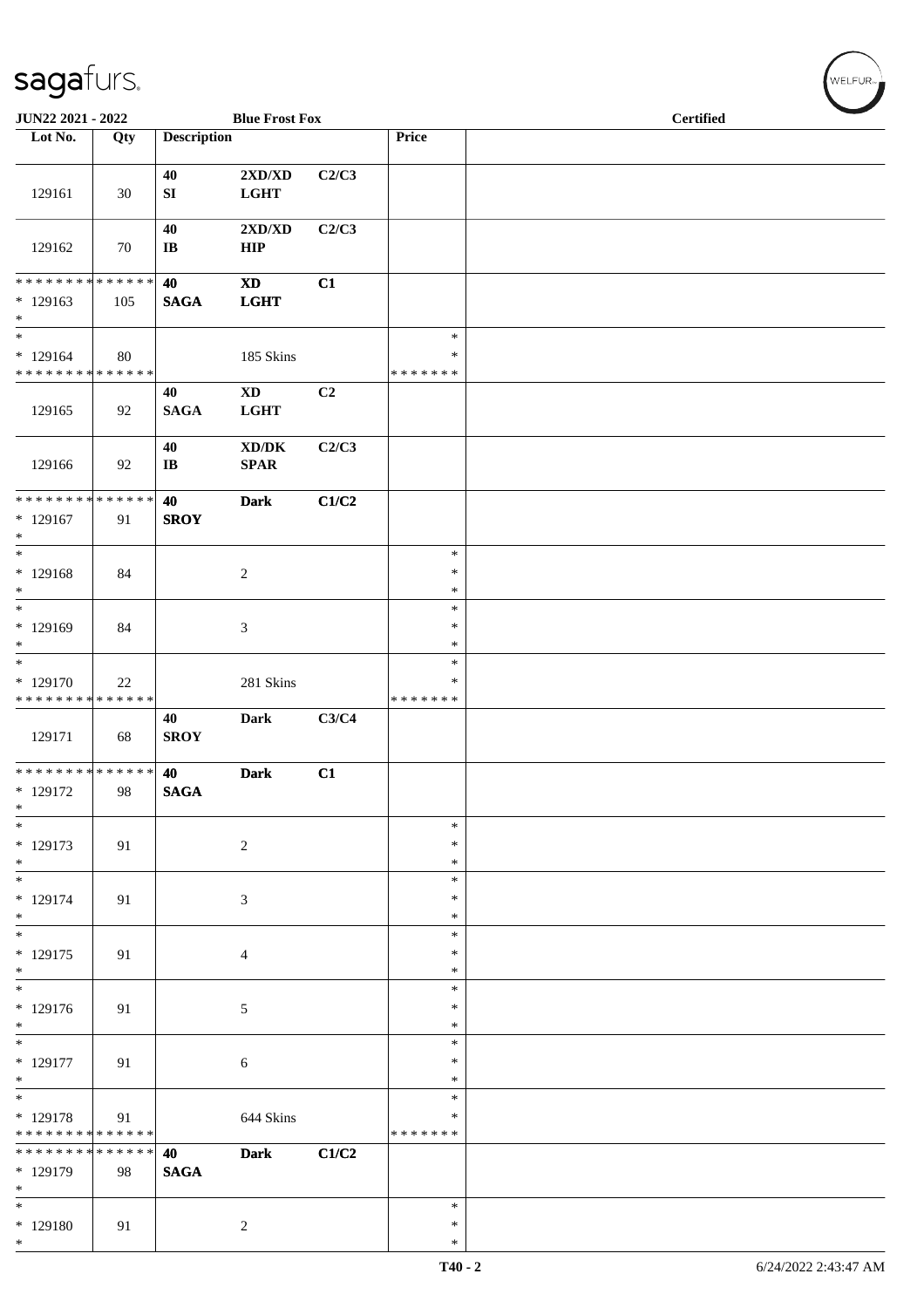| <b>JUN22 2021 - 2022</b>                        |     |                    | <b>Blue Frost Fox</b> |       |                  | <b>Certified</b> |
|-------------------------------------------------|-----|--------------------|-----------------------|-------|------------------|------------------|
| Lot No.                                         | Qty | <b>Description</b> |                       |       | Price            |                  |
| $*$                                             |     | 40                 | <b>Dark</b>           | C1/C2 | $\ast$           |                  |
| * 129181                                        | 91  | <b>SAGA</b>        |                       |       | $\ast$           |                  |
| $*$<br>$\overline{\phantom{0}}$                 |     |                    |                       |       | $\ast$<br>$\ast$ |                  |
| * 129182                                        | 91  |                    | $\overline{4}$        |       | $\ast$           |                  |
| $*$                                             |     |                    |                       |       | $\ast$           |                  |
|                                                 |     |                    |                       |       | $\ast$           |                  |
| * 129183                                        | 91  |                    | $\mathfrak{S}$        |       | $\ast$           |                  |
| $*$<br>$*$                                      |     |                    |                       |       | $\ast$           |                  |
| * 129184                                        | 91  |                    | $\boldsymbol{6}$      |       | $\ast$<br>$\ast$ |                  |
| $*$                                             |     |                    |                       |       | $\ast$           |                  |
| $\overline{\ }$                                 |     |                    |                       |       | $\ast$           |                  |
| * 129185                                        | 91  |                    | $\boldsymbol{7}$      |       | $\ast$           |                  |
| $*$<br>$\ddot{x}$                               |     |                    |                       |       | $\ast$<br>$\ast$ |                  |
| * 129186                                        | 91  |                    | $\,8\,$               |       | $\ast$           |                  |
| $*$                                             |     |                    |                       |       | $\ast$           |                  |
| $*$                                             |     |                    |                       |       | $\ast$           |                  |
| * 129187                                        | 91  |                    | $\overline{9}$        |       | $\ast$           |                  |
| $*$                                             |     |                    |                       |       | $\ast$<br>$\ast$ |                  |
| * 129188                                        | 50  |                    | 876 Skins             |       | $\ast$           |                  |
| * * * * * * * * <mark>* * * * * * *</mark>      |     |                    |                       |       | *******          |                  |
|                                                 |     | 40                 | <b>Dark</b>           | C3/C4 |                  |                  |
| * 129189                                        | 98  | <b>SAGA</b>        |                       |       |                  |                  |
| $*$<br>$*$                                      |     |                    |                       |       | $\ast$           |                  |
| * 129190                                        | 91  |                    | $\overline{2}$        |       | $\ast$           |                  |
| $*$                                             |     |                    |                       |       | $\ast$           |                  |
|                                                 |     |                    |                       |       | $\ast$           |                  |
| * 129191                                        | 94  |                    | 283 Skins             |       | $\ast$           |                  |
| * * * * * * * * * * * * * * *<br>************** |     | 40                 | <b>Dark</b>           |       | *******          |                  |
| * 129192                                        | 105 | <b>SAGA</b>        | <b>LGHT</b>           | C1/C2 |                  |                  |
| $\ast$                                          |     |                    |                       |       |                  |                  |
| $*$                                             |     |                    |                       |       | $\ast$           |                  |
| * 129193                                        | 98  |                    | 2                     |       | $\ast$           |                  |
| $*$<br>$*$                                      |     |                    |                       |       | $\ast$<br>$\ast$ |                  |
| * 129194                                        | 98  |                    | 3                     |       | $\ast$           |                  |
| $*$                                             |     |                    |                       |       | $\ast$           |                  |
|                                                 |     |                    |                       |       | $\ast$           |                  |
| * 129195<br>$*$                                 | 91  |                    | $\overline{4}$        |       | $\ast$<br>$\ast$ |                  |
| $\overline{\phantom{0}}$                        |     |                    |                       |       | $\ast$           |                  |
| * 129196                                        | 25  |                    | 417 Skins             |       | $\ast$           |                  |
| * * * * * * * * <mark>* * * * * * *</mark>      |     |                    |                       |       | *******          |                  |
| * * * * * * * * <mark>* * * * * * *</mark>      |     | 40                 | <b>Dark</b>           | C1/C2 |                  |                  |
| * 129197<br>$*$                                 | 98  | <b>SAGA</b>        | <b>LGHT</b>           |       |                  |                  |
| $*$                                             |     |                    |                       |       | $\ast$           |                  |
| * 129198                                        | 98  |                    | $\overline{2}$        |       | $\ast$           |                  |
| $*$                                             |     |                    |                       |       | $\ast$           |                  |
| $\overline{\phantom{0}}$                        |     |                    |                       |       | $\ast$           |                  |
| * 129199<br>$*$                                 | 98  |                    | 3                     |       | $\ast$<br>$\ast$ |                  |
| $*$                                             |     |                    |                       |       | $\ast$           |                  |
| $*129200$                                       | 98  |                    | $\overline{4}$        |       | $\ast$           |                  |
| $\ast$                                          |     |                    |                       |       | $\ast$           |                  |

WELFUR<sub><sup>N</sup></sub>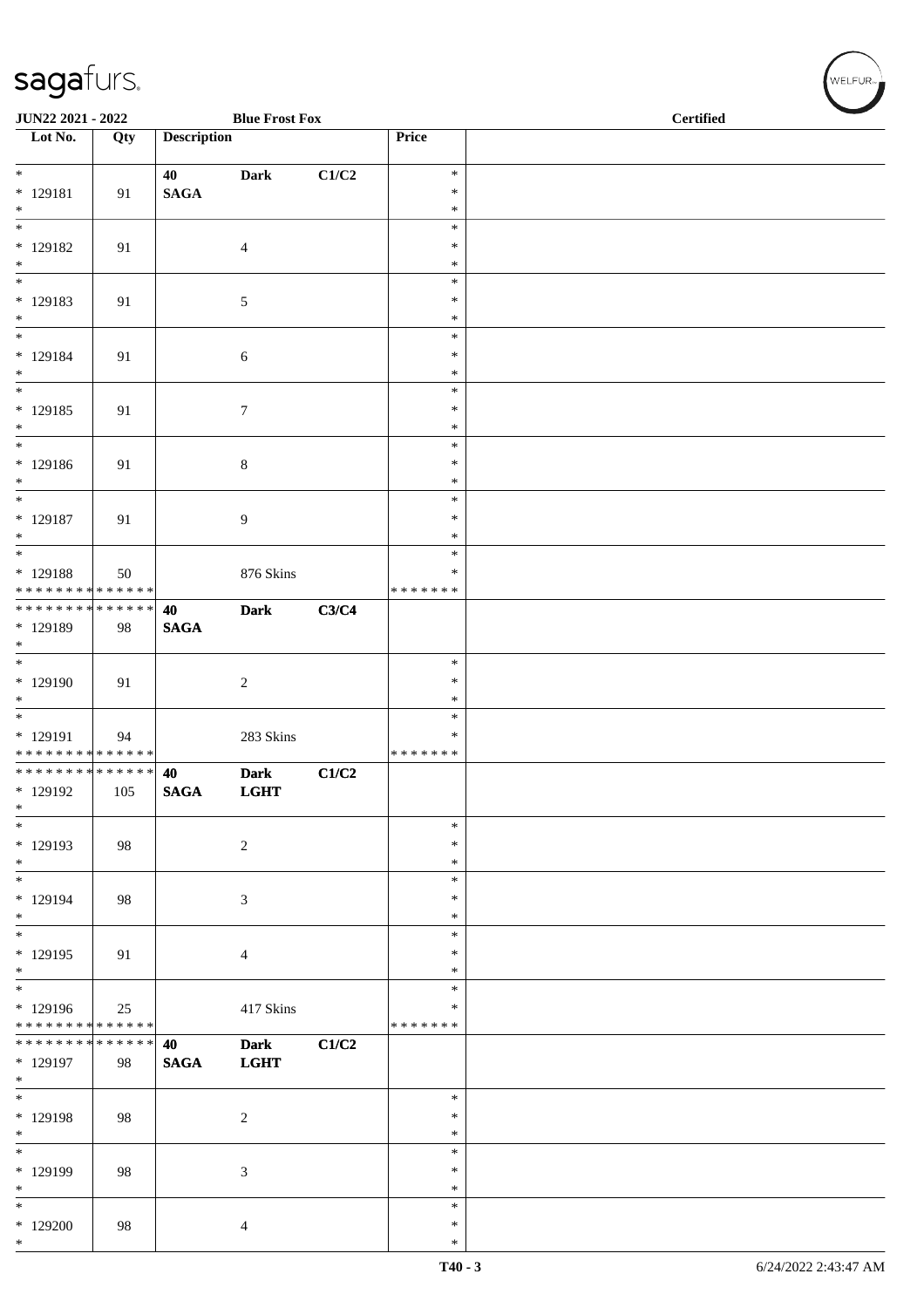| JUN22 2021 - 2022                                                |     |                    | <b>Blue Frost Fox</b>       |                      |                                   | <b>Certified</b> |  |
|------------------------------------------------------------------|-----|--------------------|-----------------------------|----------------------|-----------------------------------|------------------|--|
| Lot No.                                                          | Qty | <b>Description</b> |                             |                      | Price                             |                  |  |
| $\ast$<br>$*129201$<br>* * * * * * * * * * * * * *               | 73  | 40<br><b>SAGA</b>  | <b>Dark</b><br><b>LGHT</b>  | C1/C2                | $\ast$<br>$\ast$<br>* * * * * * * |                  |  |
| * * * * * * * * * * * * * *<br>* 129202<br>$\ast$                | 105 | 40<br><b>SAGA</b>  | <b>Dark</b><br><b>LGHT</b>  | C2                   |                                   |                  |  |
| $\ast$<br>$*129203$<br>******** <mark>******</mark>              | 41  |                    | 146 Skins                   |                      | $\ast$<br>$\ast$<br>* * * * * * * |                  |  |
| ******** <mark>******</mark><br>* 129204<br>$\ast$               | 105 | 40<br><b>SAGA</b>  | <b>Dark</b><br><b>LGHT</b>  | C3/C4                |                                   |                  |  |
| $\ast$<br>$*129205$<br>* * * * * * * * * * * * * *               | 50  |                    | 155 Skins                   |                      | $\ast$<br>$\ast$<br>* * * * * * * |                  |  |
| 129206                                                           | 71  | 40<br>IA           | <b>Dark</b><br>HIP          | C2/C3<br><b>HEAV</b> |                                   |                  |  |
| * * * * * * * * * * * * * *<br>* 129207<br>$\ast$                | 98  | 40<br>IA           | <b>Dark</b><br><b>HIP</b>   | C1                   |                                   |                  |  |
| $\ast$<br>* 129208<br>$\ast$                                     | 91  |                    | $\overline{c}$              |                      | $\ast$<br>$\ast$<br>$\ast$        |                  |  |
| $\ast$<br>* 129209<br>$\ast$                                     | 91  |                    | $\ensuremath{\mathfrak{Z}}$ |                      | $\ast$<br>$\ast$<br>$\ast$        |                  |  |
| $\ast$<br>$*129210$<br>* * * * * * * * * * * * * *               | 41  |                    | 321 Skins                   |                      | $\ast$<br>∗<br>* * * * * * *      |                  |  |
| **************<br>$* 129211$<br>$\ast$                           | 88  | 40<br>IA           | <b>Dark</b><br><b>HIP</b>   | C <sub>2</sub>       |                                   |                  |  |
| $\ast$<br>$* 129212$<br>* * * * * * * * * * * * * *              | 21  |                    | 109 Skins                   |                      | $\ast$<br>$\ast$<br>*******       |                  |  |
| * * * * * * * * * * * * * *<br>$*129213$<br>$*$<br>$\frac{1}{1}$ | 98  | 40<br>IA           | <b>Dark</b><br><b>HIP</b>   | C2/C3                |                                   |                  |  |
| $* 129214$<br>* * * * * * * * <mark>* * * * * * *</mark>         | 95  |                    | 193 Skins                   |                      | $\ast$<br>$\ast$<br>* * * * * * * |                  |  |
| * * * * * * * * * * * * * *<br>$*129215$<br>$*$                  | 105 | 40<br>SI           | <b>Dark</b>                 | C1                   |                                   |                  |  |
| $\ast$<br>$*129216$<br>$*$<br>$\overline{\phantom{0}}$           | 98  |                    | $\overline{2}$              |                      | $\ast$<br>$\ast$<br>∗             |                  |  |
| $* 129217$<br>$\ast$                                             | 98  |                    | 3                           |                      | $\ast$<br>$\ast$<br>$\ast$        |                  |  |
| $\ast$<br>$* 129218$<br>$\ast$                                   | 98  |                    | 4                           |                      | $\ast$<br>$\ast$<br>$\ast$        |                  |  |
| $_{\ast}^{-}$<br>* 129219<br>$\ast$                              | 98  |                    | $\mathfrak{S}$              |                      | $\ast$<br>$\ast$<br>$\ast$        |                  |  |
| $\overline{\phantom{a}}$<br>$*129220$<br>$*$                     | 98  |                    | 6                           |                      | $\ast$<br>$\ast$<br>$\ast$        |                  |  |

WELFUR<sub>\*</sub>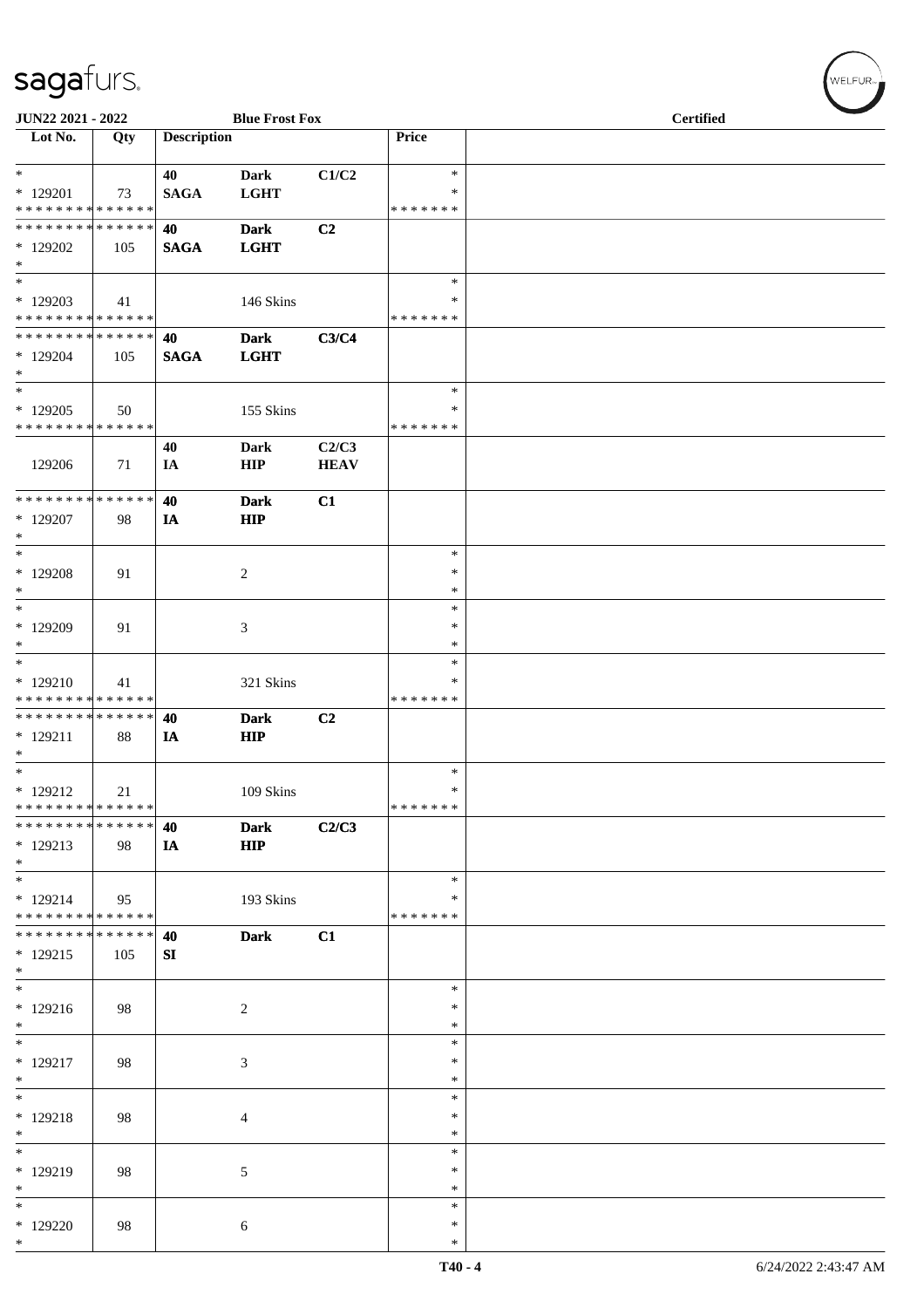| JUN22 2021 - 2022                       |     |                    | <b>Blue Frost Fox</b> |       |                  | <b>Certified</b> |
|-----------------------------------------|-----|--------------------|-----------------------|-------|------------------|------------------|
| Lot No.                                 | Qty | <b>Description</b> |                       |       | Price            |                  |
| $\ast$<br>$*129221$                     | 60  | 40<br>SI           | <b>Dark</b>           | C1    | $\ast$<br>$\ast$ |                  |
| * * * * * * * * * * * * * *             |     |                    |                       |       | * * * * * * *    |                  |
| **************                          |     | 40                 | <b>Dark</b>           | C1/C2 |                  |                  |
| $*129222$<br>$\ast$                     | 105 | SI                 |                       |       |                  |                  |
| $\ast$                                  |     |                    |                       |       | $\ast$           |                  |
| $*129223$                               | 84  |                    | $\sqrt{2}$            |       | $\ast$           |                  |
| $\ast$                                  |     |                    |                       |       | $\ast$           |                  |
| $\ast$<br>* 129224                      |     |                    |                       |       | $\ast$<br>$\ast$ |                  |
| * * * * * * * * * * * * * *             | 27  |                    | 216 Skins             |       | * * * * * * *    |                  |
|                                         |     | 40                 | <b>Dark</b>           | C2    |                  |                  |
| 129225                                  | 105 | SI                 |                       |       |                  |                  |
| 129226                                  | 108 | 40<br>SI           | <b>Dark</b>           | C3/C4 |                  |                  |
|                                         |     |                    |                       |       |                  |                  |
| ******** <mark>******</mark>            |     | 40                 | <b>Dark</b>           | C2/C3 |                  |                  |
| * 129227                                | 112 | SI                 | <b>LGHT</b>           |       |                  |                  |
| $\ast$<br>$\ast$                        |     |                    |                       |       |                  |                  |
| $*129228$                               |     |                    |                       |       | $\ast$<br>∗      |                  |
| **************                          | 52  |                    | 164 Skins             |       | * * * * * * *    |                  |
| **************                          |     | 40                 | <b>Dark</b>           | C1/C2 |                  |                  |
| * 129229                                | 105 | IB                 | <b>HIP</b>            |       |                  |                  |
| $\ast$                                  |     |                    |                       |       |                  |                  |
| $\ast$                                  |     |                    |                       |       | $\ast$           |                  |
| * 129230                                | 86  |                    | 191 Skins             |       | $\ast$           |                  |
| **************                          |     | 40                 | <b>Dark</b>           | C2/C3 | * * * * * * *    |                  |
| 129231                                  | 90  | IB                 | <b>HIP</b>            |       |                  |                  |
| ******** <mark>******</mark>            |     | 40                 | <b>MED</b>            | C1    |                  |                  |
| * 129232                                | 105 | $\mathbf{SAGA}$    | <b>LGHT</b>           |       |                  |                  |
| $\ast$                                  |     |                    |                       |       |                  |                  |
| $\ast$<br>$*129233$                     |     |                    |                       |       | $\ast$<br>$\ast$ |                  |
| $\ast$                                  | 98  |                    | $\sqrt{2}$            |       | $\ast$           |                  |
| $\ast$                                  |     |                    |                       |       | $\ast$           |                  |
| $*129234$                               | 98  |                    | $\mathfrak{Z}$        |       | ∗                |                  |
| $\ast$                                  |     |                    |                       |       | $\ast$           |                  |
| $\ast$                                  |     |                    |                       |       | $\ast$           |                  |
| $*129235$                               | 98  |                    | 4                     |       | $\ast$           |                  |
| $\ast$<br>$\ast$                        |     |                    |                       |       | $\ast$<br>$\ast$ |                  |
| * 129236                                | 98  |                    | $\mathfrak{S}$        |       | $\ast$           |                  |
| $\ast$                                  |     |                    |                       |       | $\ast$           |                  |
| $\ast$                                  |     |                    |                       |       | $\ast$           |                  |
| * 129237                                | 98  |                    | $\sqrt{6}$            |       | $\ast$           |                  |
| $\ast$<br>$\overline{\phantom{a}^*}$    |     |                    |                       |       | $\ast$           |                  |
|                                         |     |                    |                       |       | $\ast$<br>∗      |                  |
| * 129238<br>* * * * * * * * * * * * * * | 50  |                    | 645 Skins             |       | * * * * * * *    |                  |
| * * * * * * * * * * * * * *             |     | 40                 | <b>MED</b>            | C1/C2 |                  |                  |
| * 129239                                | 98  | <b>SAGA</b>        | <b>LGHT</b>           |       |                  |                  |
| $\ast$                                  |     |                    |                       |       |                  |                  |
| $\overline{\ast}$                       |     |                    |                       |       | $\ast$           |                  |
| $*129240$                               | 98  |                    | 196 Skins             |       | ∗                |                  |
| **************                          |     |                    |                       |       | * * * * * * *    |                  |

 $\left(\bigvee_{w \in \text{LFUR}_n}$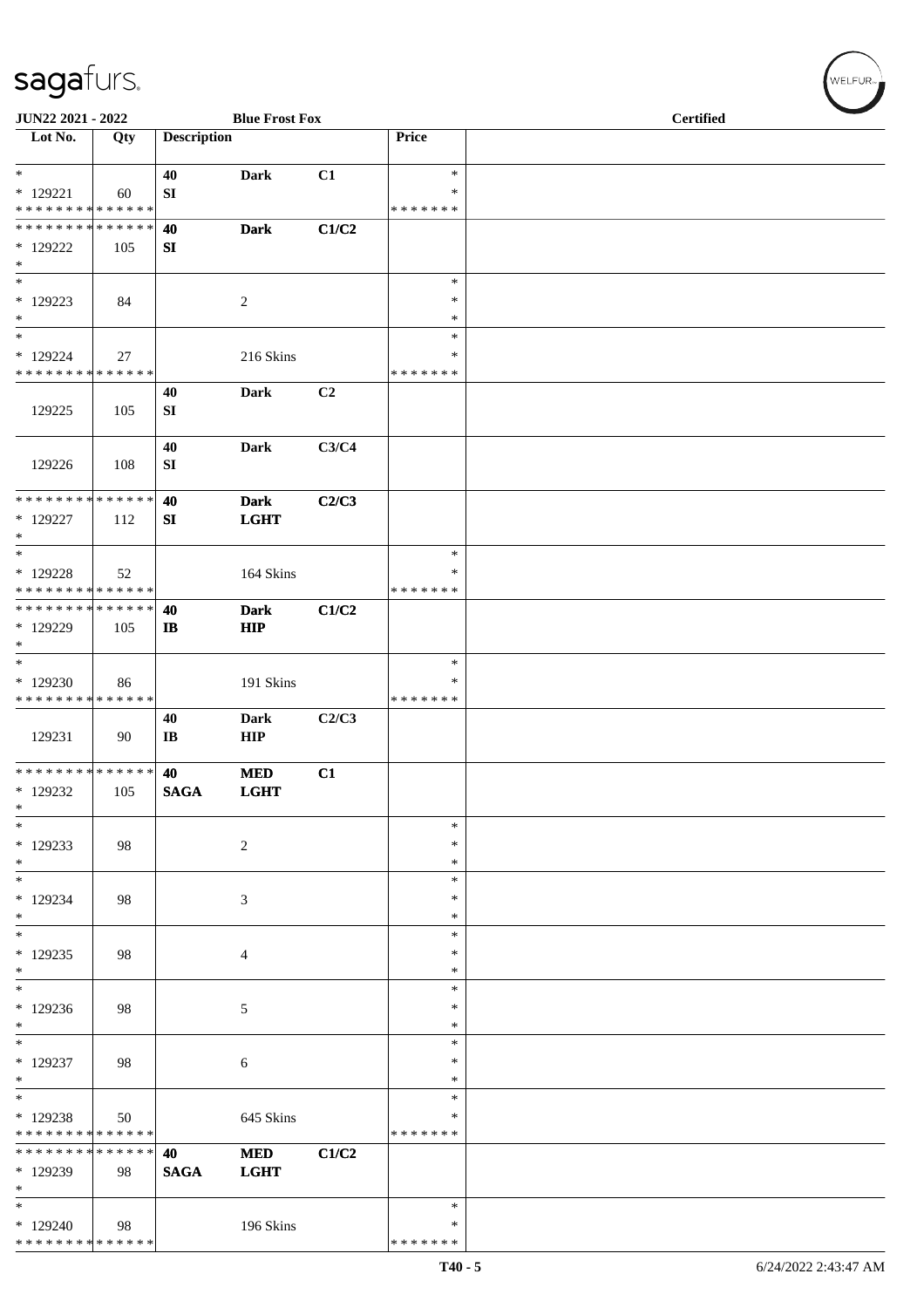| JUN22 2021 - 2022                                  |     |                             | <b>Blue Frost Fox</b>      |       |                                   | <b>Certified</b> |
|----------------------------------------------------|-----|-----------------------------|----------------------------|-------|-----------------------------------|------------------|
| Lot No.                                            | Qty | <b>Description</b>          |                            |       | Price                             |                  |
| * * * * * * * * * * * * * *<br>$*129241$<br>$\ast$ | 105 | 40<br><b>SAGA</b>           | <b>MED</b><br><b>LGHT</b>  | C2    |                                   |                  |
| $\overline{\phantom{0}}$<br>$*129242$<br>$\ast$    | 98  |                             | $\sqrt{2}$                 |       | $\ast$<br>*<br>*                  |                  |
| $\overline{\ast}$<br>$*129243$<br>$\ast$           | 98  |                             | $\mathfrak{Z}$             |       | $\ast$<br>$\ast$<br>$\ast$        |                  |
| $\ast$<br>$*129244$<br>* * * * * * * * * * * * * * | 21  |                             | 322 Skins                  |       | $\ast$<br>$\ast$<br>* * * * * * * |                  |
| * * * * * * * * * * * * * *<br>$*129245$<br>$*$    | 91  | 40<br>IA                    | <b>MED</b><br><b>HIP</b>   | C1/C2 |                                   |                  |
| $\ast$<br>* 129246<br>* * * * * * * * * * * * * *  | 30  |                             | 121 Skins                  |       | $\ast$<br>∗<br>* * * * * * *      |                  |
| * * * * * * * * * * * * * *<br>* 129247<br>$\ast$  | 105 | 40<br>SI                    | <b>MED</b>                 | C1    |                                   |                  |
| $\ast$<br>$* 129248$<br>$*$                        | 98  |                             | $\overline{c}$             |       | $\ast$<br>$\ast$<br>$\ast$        |                  |
| $\ast$<br>$*129249$<br>$*$                         | 98  |                             | 3                          |       | $\ast$<br>$\ast$<br>$\ast$        |                  |
| $\ast$<br>* 129250<br>* * * * * * * * * * * * * *  | 98  |                             | 399 Skins                  |       | $\ast$<br>$\ast$<br>* * * * * * * |                  |
| * * * * * * * * * * * * * *<br>$*129251$<br>$*$    | 105 | 40<br>$\mathbf{I}$ <b>B</b> | <b>MED</b><br><b>HIP</b>   | C1/C2 |                                   |                  |
| $*$<br>* 129252<br>* * * * * * * * * * * * * *     | 39  |                             | 144 Skins                  |       | $\ast$<br>$\ast$<br>* * * * * * * |                  |
| 129253                                             | 40  | 40<br><b>SROY</b>           | <b>PALE</b><br><b>HEAV</b> | C1/C2 |                                   |                  |
| * * * * * * * * * * * * * * *<br>* 129254<br>$*$   | 91  | <b>40</b><br><b>SROY</b>    | <b>PALE</b>                | C1/C2 |                                   |                  |
| $\ast$<br>$*129255$<br>* * * * * * * * * * * * * * | 49  |                             | 140 Skins                  |       | $\ast$<br>∗<br>* * * * * * *      |                  |
| 129256                                             | 89  | 40<br><b>SROY</b>           | <b>PALE</b>                | C1/C2 |                                   |                  |
| * * * * * * * * * * * * * * *<br>* 129257<br>$*$   | 98  | <b>40</b><br><b>SAGA</b>    | <b>PALE</b>                | C1/C2 |                                   |                  |
| $*$<br>* 129258<br>$*$                             | 91  |                             | $\sqrt{2}$                 |       | $\ast$<br>$\ast$<br>$\ast$        |                  |
| $\ast$<br>* 129259<br>$\ast$                       | 91  |                             | 3                          |       | $\ast$<br>∗<br>$\ast$             |                  |
| $\ast$<br>$*129260$<br>$*$                         | 84  |                             | 4                          |       | $\ast$<br>*<br>$\ast$             |                  |

 $(w$ elfur $_{\approx}$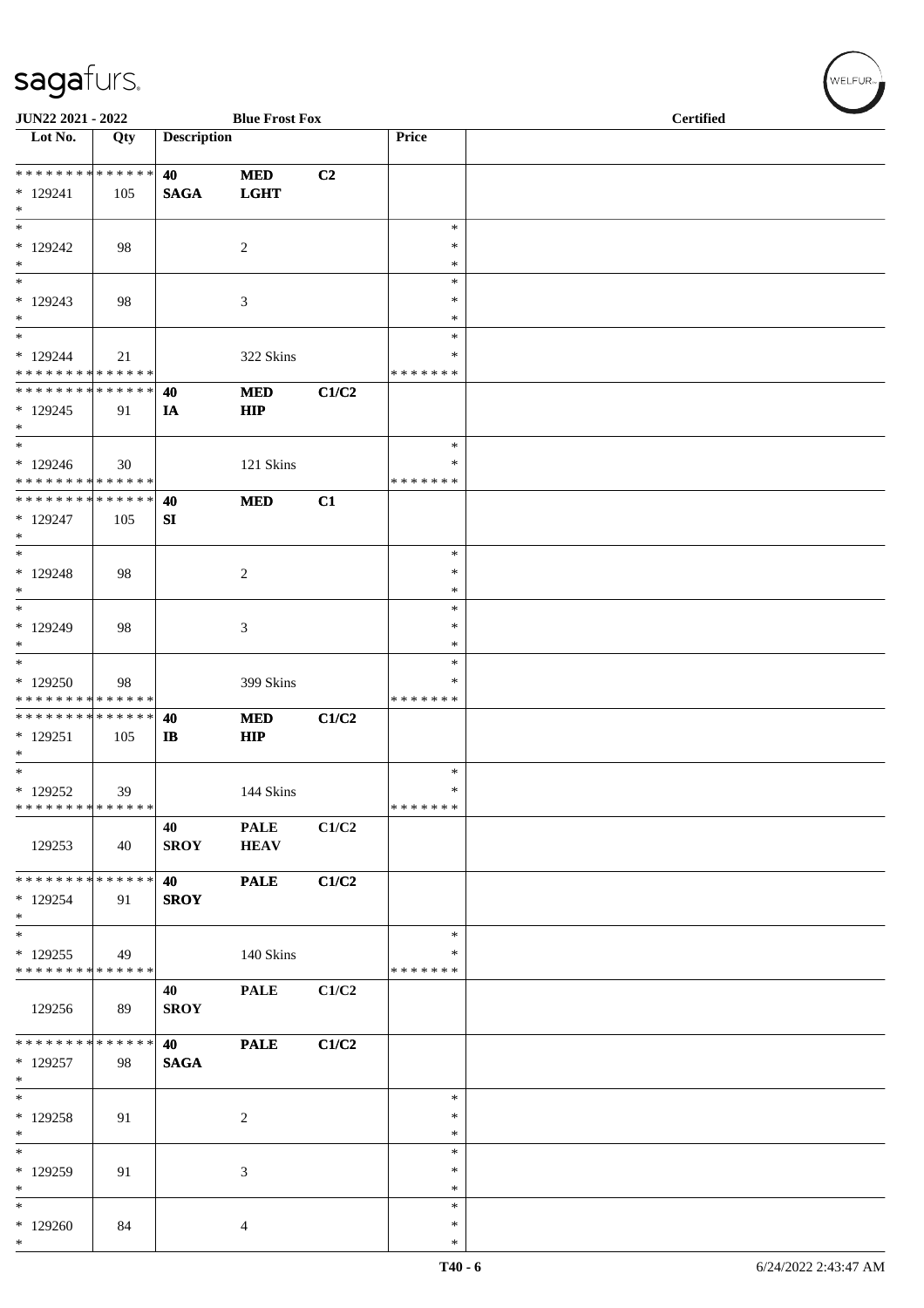| JUN22 2021 - 2022                                   |     |                    | <b>Blue Frost Fox</b>      |                |                                   | <b>Certified</b> |  |  |  |
|-----------------------------------------------------|-----|--------------------|----------------------------|----------------|-----------------------------------|------------------|--|--|--|
| Lot No.                                             | Qty | <b>Description</b> |                            |                | Price                             |                  |  |  |  |
| $\ast$<br>$*129261$                                 | 23  | 40<br><b>SAGA</b>  | <b>PALE</b>                | C1/C2          | $\ast$<br>$\ast$                  |                  |  |  |  |
| * * * * * * * * * * * * * *<br>**************       |     | 40                 | <b>PALE</b>                | C3/C4          | * * * * * * *                     |                  |  |  |  |
| $*129262$<br>$\ast$                                 | 98  | <b>SAGA</b>        |                            |                |                                   |                  |  |  |  |
| $\ast$<br>$*129263$<br>* * * * * * * * * * * * * *  | 81  |                    | 179 Skins                  |                | $\ast$<br>$\ast$<br>* * * * * * * |                  |  |  |  |
| * * * * * * * * * * * * * *<br>$*129264$<br>$\ast$  | 105 | 40<br><b>SAGA</b>  | <b>PALE</b><br><b>LGHT</b> | C1             |                                   |                  |  |  |  |
| $\ast$<br>$*129265$<br>$\ast$                       | 84  |                    | $\overline{2}$             |                | $\ast$<br>$\ast$<br>$\ast$        |                  |  |  |  |
| $\ast$<br>$*129266$<br>* * * * * * * * * * * * * *  | 21  |                    | 210 Skins                  |                | $\ast$<br>*<br>* * * * * * *      |                  |  |  |  |
| ******** <mark>******</mark><br>$*129267$<br>$\ast$ | 105 | 40<br><b>SAGA</b>  | <b>PALE</b><br><b>LGHT</b> | C1/C2          |                                   |                  |  |  |  |
| $\ast$<br>$*129268$<br>$*$                          | 98  |                    | 2                          |                | $\ast$<br>∗<br>$\ast$             |                  |  |  |  |
| $*$<br>* 129269<br>* * * * * * * * * * * * * *      | 66  |                    | 269 Skins                  |                | $\ast$<br>*<br>* * * * * * *      |                  |  |  |  |
| **************<br>$*129270$<br>$\ast$               | 98  | 40<br><b>SAGA</b>  | <b>PALE</b><br><b>LGHT</b> | C <sub>2</sub> |                                   |                  |  |  |  |
| $\ast$<br>$*129271$<br>* * * * * * * * * * * * * *  | 26  |                    | 124 Skins                  |                | $\ast$<br>∗<br>* * * * * * *      |                  |  |  |  |
| 129272                                              | 97  | 40<br>IA           | <b>PALE</b><br><b>HIP</b>  | C2/C3          |                                   |                  |  |  |  |
| * * * * * * * * * * * * * *<br>$*129273$<br>$\ast$  | 105 | 40<br>SI           | <b>PALE</b>                | C1/C2          |                                   |                  |  |  |  |
| $\ast$<br>* 129274<br>* * * * * * * * * * * * * *   | 36  |                    | 141 Skins                  |                | $\ast$<br>∗<br>* * * * * * *      |                  |  |  |  |
| 129275                                              | 87  | 40<br>SI           | <b>PALE</b>                | C3/C4          |                                   |                  |  |  |  |
| 129276                                              | 111 | 40<br><b>SI</b>    | PAL/XP<br>LGHT             | C2/C3          |                                   |                  |  |  |  |
| 129277                                              | 48  | 40<br><b>SROY</b>  | XP/2XP<br><b>HEAV</b>      | C1/C2          |                                   |                  |  |  |  |
| * * * * * * * * * * * * * *<br>* 129278<br>$\ast$   | 70  | 40<br><b>SROY</b>  | XP/2XP                     | C1/C2          |                                   |                  |  |  |  |
| $\ast$<br>* 129279<br>* * * * * * * * * * * * * *   | 25  |                    | 95 Skins                   |                | $\ast$<br>∗<br>* * * * * * *      |                  |  |  |  |
| * * * * * * * * * * * * * *<br>$*129280$<br>$\ast$  | 98  | 40<br><b>SAGA</b>  | XP/2XP                     | C1/C2          |                                   |                  |  |  |  |

WELFUR<sub>\*</sub>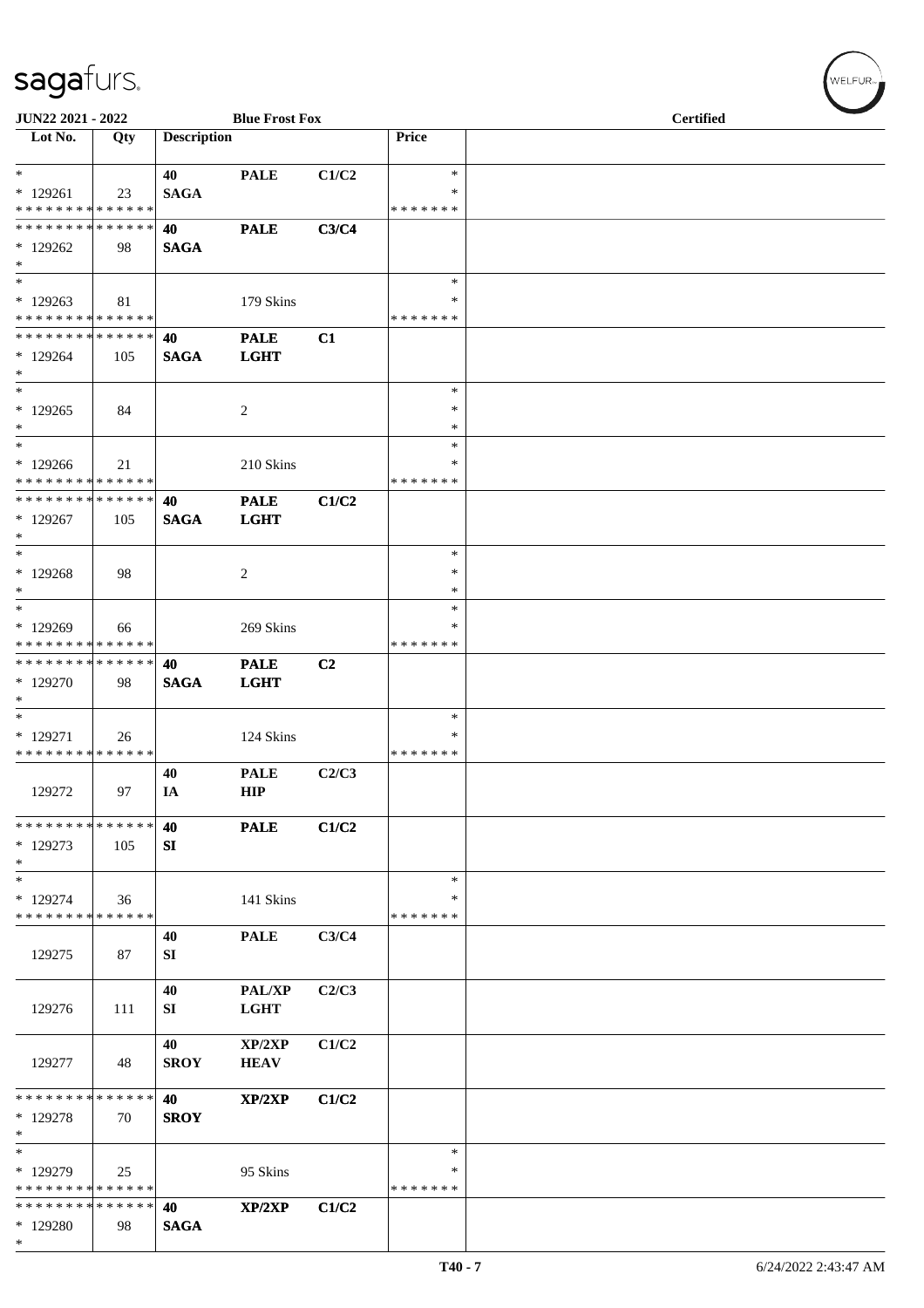| JUN22 2021 - 2022                                          |     |                    | <b>Blue Frost Fox</b> |       |                         | <b>Certified</b> |
|------------------------------------------------------------|-----|--------------------|-----------------------|-------|-------------------------|------------------|
| Lot No.                                                    | Qty | <b>Description</b> |                       |       | Price                   |                  |
| $\ast$                                                     |     | 40                 | XP/2XP                | C1/C2 | $\ast$                  |                  |
| $*$ 129281                                                 | 91  | $\mathbf{SAGA}$    |                       |       | $\ast$                  |                  |
| $\ast$                                                     |     |                    |                       |       | $\ast$                  |                  |
| $\ast$                                                     |     |                    |                       |       | $\ast$                  |                  |
| * 129282<br>$\ast$                                         | 91  |                    | $\mathfrak{Z}$        |       | *<br>*                  |                  |
| $\ast$                                                     |     |                    |                       |       | $\ast$                  |                  |
| $*129283$                                                  | 91  |                    | $\overline{4}$        |       | $\ast$                  |                  |
| $\ast$                                                     |     |                    |                       |       | $\ast$                  |                  |
| $\ast$<br>$*129284$                                        | 91  |                    | $\mathfrak{S}$        |       | $\ast$<br>$\ast$        |                  |
| $\ast$                                                     |     |                    |                       |       | $\ast$                  |                  |
| $\ast$                                                     |     |                    |                       |       | $\ast$                  |                  |
| $*129285$                                                  | 91  |                    | 6                     |       | $\ast$                  |                  |
| $\ast$<br>$\ast$                                           |     |                    |                       |       | $\ast$<br>$\ast$        |                  |
| * 129286                                                   | 91  |                    | $\boldsymbol{7}$      |       | $\ast$                  |                  |
| $\ast$                                                     |     |                    |                       |       | $\ast$                  |                  |
| $\ast$                                                     |     |                    |                       |       | $\ast$                  |                  |
| $*129287$<br>* * * * * * * * * * * * * *                   | 47  |                    | 691 Skins             |       | $\ast$<br>* * * * * * * |                  |
| * * * * * * * * * * * * * *                                |     | 40                 | XP/2XP                | C3/C4 |                         |                  |
| * 129288                                                   | 98  | <b>SAGA</b>        |                       |       |                         |                  |
| $\ast$                                                     |     |                    |                       |       |                         |                  |
| $\ast$<br>* 129289                                         | 91  |                    | $\sqrt{2}$            |       | $\ast$<br>$\ast$        |                  |
| $\ast$                                                     |     |                    |                       |       | $\ast$                  |                  |
| $\ast$                                                     |     |                    |                       |       | $\ast$                  |                  |
| * 129290                                                   | 64  |                    | 253 Skins             |       | $\ast$                  |                  |
| * * * * * * * * * * * * * *<br>* * * * * * * * * * * * * * |     | 40                 | XP/2XP                | C1/C2 | * * * * * * *           |                  |
| * 129291                                                   | 105 | <b>SAGA</b>        | <b>LGHT</b>           |       |                         |                  |
| $\ast$                                                     |     |                    |                       |       |                         |                  |
| $\overline{\phantom{a}^*}$                                 |     |                    |                       |       | $\ast$                  |                  |
| * 129292<br>$\ast$                                         | 98  |                    | $\overline{c}$        |       | $\ast$<br>$\ast$        |                  |
| $\ast$                                                     |     |                    |                       |       | $\ast$                  |                  |
| * 129293                                                   | 98  |                    | $\mathfrak{Z}$        |       | $\ast$                  |                  |
| $\ast$                                                     |     |                    |                       |       | $\ast$                  |                  |
| $\ast$<br>* 129294                                         |     |                    |                       |       | $\ast$<br>$\ast$        |                  |
| $\ast$                                                     | 98  |                    | $\overline{4}$        |       | *                       |                  |
| $\ast$                                                     |     |                    |                       |       | $\ast$                  |                  |
| * 129295                                                   | 91  |                    | $\mathfrak{S}$        |       | $\ast$                  |                  |
| $\ast$<br>$\ast$                                           |     |                    |                       |       | $\ast$<br>$\ast$        |                  |
| * 129296                                                   | 23  |                    | 513 Skins             |       | ∗                       |                  |
| * * * * * * * * * * * * * *                                |     |                    |                       |       | * * * * * * *           |                  |
| * * * * * * * * * * * * * *                                |     | 40                 | XP/2XP                | C3/C4 |                         |                  |
| * 129297                                                   | 105 | <b>SAGA</b>        | <b>LGHT</b>           |       |                         |                  |
| $\ast$<br>$\overline{\ast}$                                |     |                    |                       |       | $\ast$                  |                  |
| * 129298                                                   | 85  |                    | 190 Skins             |       | ∗                       |                  |
| * * * * * * * * * * * * * *                                |     |                    |                       |       | * * * * * * *           |                  |
| * * * * * * * * * * * * * *                                |     | 40                 | XP/2XP                | C2/C3 |                         |                  |
| * 129299<br>$\ast$                                         | 84  | IA                 | <b>HIP</b>            |       |                         |                  |
| $\ast$                                                     |     |                    |                       |       | $\ast$                  |                  |
| * 129300                                                   | 22  |                    | 106 Skins             |       | ∗                       |                  |
| * * * * * * * * * * * * * *                                |     |                    |                       |       | * * * * * * *           |                  |

WELFUR<sub><sup>N</sup></sub>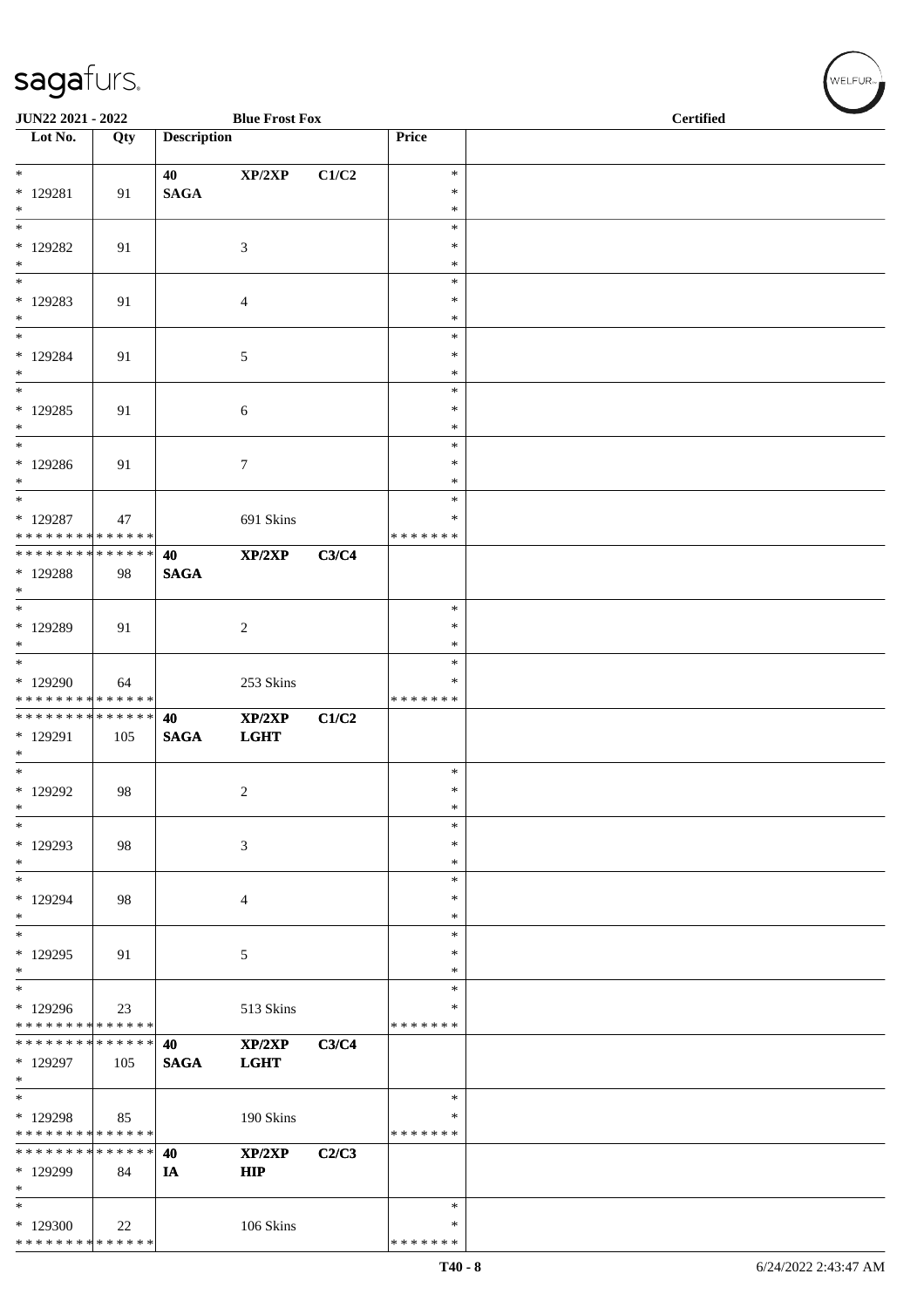| JUN22 2021 - 2022           |     |                    | <b>Blue Frost Fox</b> |       |              | <b>Certified</b> |  |
|-----------------------------|-----|--------------------|-----------------------|-------|--------------|------------------|--|
| Lot No.                     | Qty | <b>Description</b> |                       |       | <b>Price</b> |                  |  |
| **************              |     | 40                 | XP/2XP                | C1/C2 |              |                  |  |
| $*129301$<br>$*$            | 98  | <b>SI</b>          |                       |       |              |                  |  |
| $*$                         |     |                    |                       |       | $\ast$       |                  |  |
| $*129302$                   | 22  |                    | 120 Skins             |       | $\ast$       |                  |  |
| * * * * * * * * * * * * * * |     |                    |                       |       | *******      |                  |  |
| **************              |     | 40                 | XP/2XP                | C2/C3 |              |                  |  |
| $*129303$<br>$*$            | 105 | $_{\rm IB}$        | <b>HIP</b>            |       |              |                  |  |
| $\ast$                      |     |                    |                       |       | $\ast$       |                  |  |
| $*129304$                   | 30  |                    | 135 Skins             |       | $\ast$       |                  |  |
| * * * * * * * * * * * * * * |     |                    |                       |       | *******      |                  |  |
|                             |     | 40                 | ALL                   | C2/C3 |              |                  |  |
| 129305                      | 47  | IA                 | <b>SPAR</b>           |       |              |                  |  |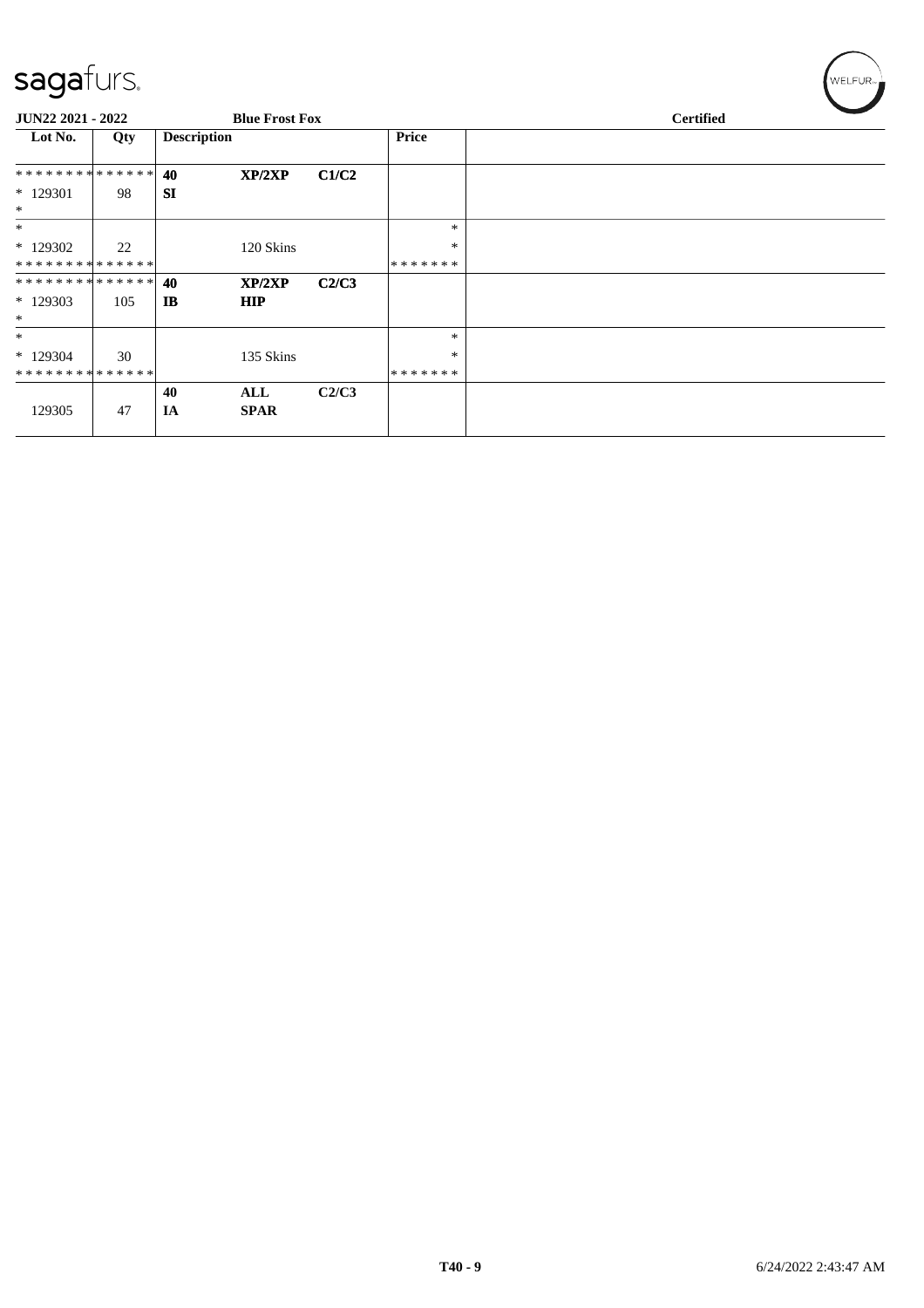| JUN22 2021 - 2022                                                       |     |                       | <b>Blue Frost Fox</b>                   |                |                                      | <b>Certified</b> |  |  |  |
|-------------------------------------------------------------------------|-----|-----------------------|-----------------------------------------|----------------|--------------------------------------|------------------|--|--|--|
| Lot No.                                                                 | Qty | <b>Description</b>    |                                         |                | Price                                |                  |  |  |  |
| 129361                                                                  | 48  | 30<br>$\bf IB$        | $2{\bf X}{\bf D}/{\bf X}{\bf D}$<br>HIP | C2/C3          |                                      |                  |  |  |  |
| $*129362$<br>$*$                                                        | 106 | 30<br><b>SAGA</b>     | $\boldsymbol{\mathrm{XD}}$              | C1             |                                      |                  |  |  |  |
| $\ast$<br>$*129363$<br>$*$                                              | 98  |                       | $\boldsymbol{2}$                        |                | $\ast$<br>$\ast$<br>$\ast$           |                  |  |  |  |
| $\frac{1}{1}$<br>$*129364$<br>$*$<br>$\overline{\phantom{0}}$           | 98  |                       | 3                                       |                | $\ast$<br>$\ast$<br>$\ast$           |                  |  |  |  |
| * 129365<br>$*$                                                         | 98  |                       | $\overline{4}$                          |                | $\ast$<br>$\ast$<br>$\ast$           |                  |  |  |  |
| $*$<br>$*129366$<br>$*$<br>$\overline{\phantom{0}}$                     | 98  |                       | 5                                       |                | $\ast$<br>$\ast$<br>$\ast$<br>$\ast$ |                  |  |  |  |
| $*129367$<br>$*$<br>$\overline{\phantom{0}}$                            | 98  |                       | 6                                       |                | $\ast$<br>$\ast$<br>$\ast$           |                  |  |  |  |
| * 129368<br>* * * * * * * * * * * * * *<br>******** <mark>******</mark> | 26  |                       | 622 Skins                               |                | $\ast$<br>* * * * * * *              |                  |  |  |  |
| * 129369<br>$*$<br>$\overline{\ast}$                                    | 105 | 30<br>$\mathbf{SAGA}$ | $\boldsymbol{\mathrm{XD}}$              | C1             |                                      |                  |  |  |  |
| $*129370$<br>$*$<br>$\overline{\phantom{0}}$                            | 98  |                       | $\overline{c}$                          |                | $\ast$<br>∗<br>$\ast$                |                  |  |  |  |
| $* 129371$<br>$\ast$                                                    | 98  |                       | 3                                       |                | $\ast$<br>$\ast$<br>$\ast$           |                  |  |  |  |
| $*$<br>$*129372$<br>$\ast$                                              | 98  |                       | 4                                       |                | $\ast$<br>$\ast$<br>$\ast$           |                  |  |  |  |
| $\ast$<br>$* 129373$<br>$*$<br>$\overline{\phantom{a}^*}$               | 98  |                       | 5                                       |                | $\ast$<br>∗<br>$\ast$                |                  |  |  |  |
| $* 129374$<br>$*$                                                       | 98  |                       | $\sqrt{6}$                              |                | $\ast$<br>$\ast$<br>$\ast$           |                  |  |  |  |
| $*$<br>$*129375$<br>$*$<br>$\overline{\phantom{0}}$                     | 91  |                       | $\boldsymbol{7}$                        |                | $\ast$<br>$\ast$<br>$\ast$           |                  |  |  |  |
| $*129376$<br>******** <mark>******</mark>                               | 24  |                       | 710 Skins                               |                | $\ast$<br>$\ast$<br>* * * * * * *    |                  |  |  |  |
| ******** <mark>******</mark><br>* 129377<br>$\ast$                      | 105 | 30<br><b>SAGA</b>     | $\boldsymbol{\mathrm{XD}}$              | C2             |                                      |                  |  |  |  |
| $*$<br>* 129378<br>$*$                                                  | 98  |                       | $\overline{c}$                          |                | $\ast$<br>$\ast$<br>$\ast$           |                  |  |  |  |
| $\overline{\phantom{0}}$<br>* 129379<br>* * * * * * * * * * * * * *     | 27  |                       | 230 Skins                               |                | $\ast$<br>$\ast$<br>* * * * * * *    |                  |  |  |  |
| * * * * * * * * * * * * * * *<br>* 129380<br>$*$                        | 105 | 30<br><b>SAGA</b>     | $\mathbf{X}\mathbf{D}$                  | C <sub>2</sub> |                                      |                  |  |  |  |

WELFUR<sub><sup>N</sub></sub></sub></sup>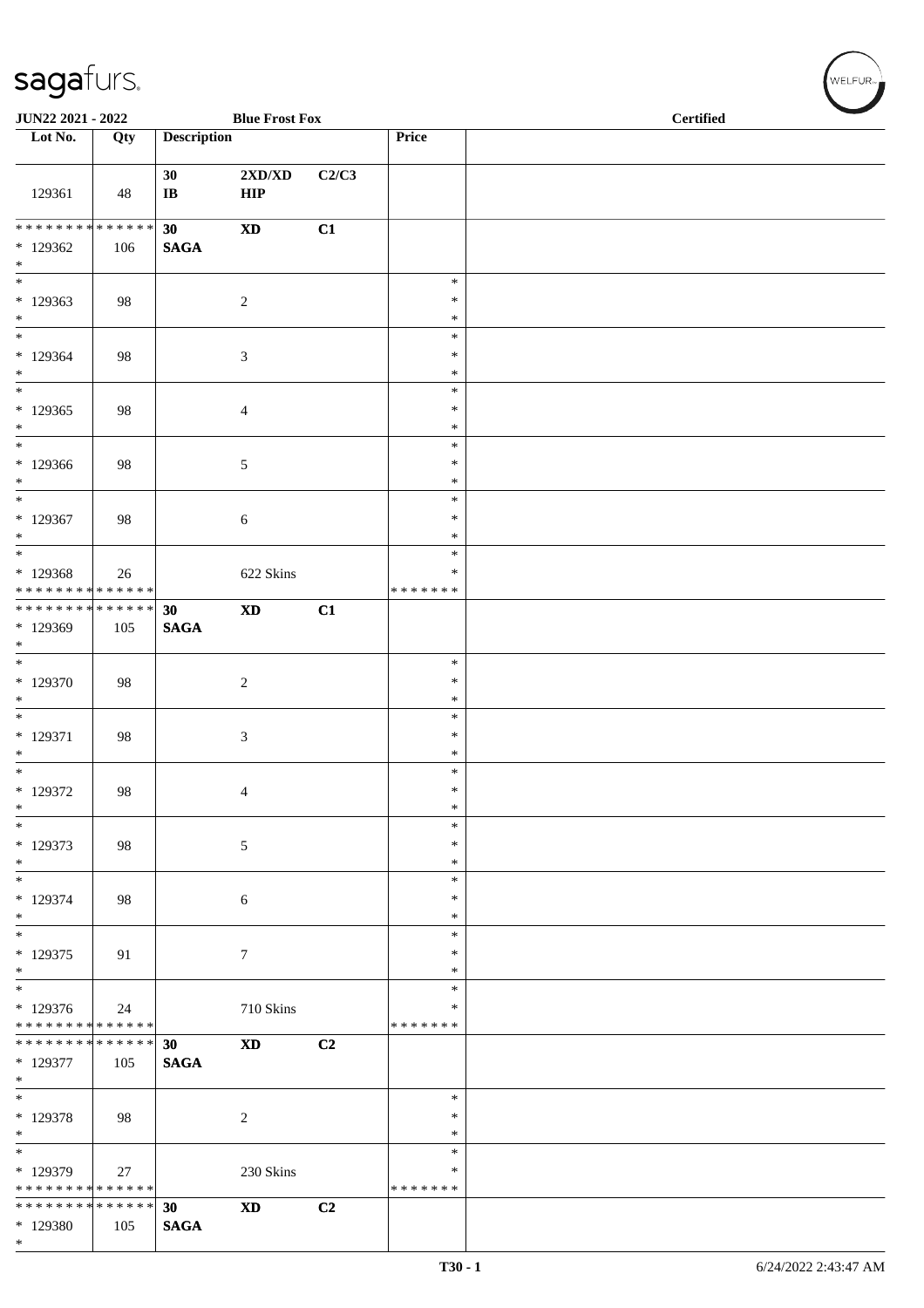| JUN22 2021 - 2022                       |     |                    | <b>Blue Frost Fox</b>       |       |                         | <b>Certified</b> |
|-----------------------------------------|-----|--------------------|-----------------------------|-------|-------------------------|------------------|
| $\overline{\phantom{1}}$ Lot No.        | Qty | <b>Description</b> |                             |       | Price                   |                  |
| $\ast$                                  |     | 30 <sup>°</sup>    | $\mathbf{X}\mathbf{D}$      | C2    | $\ast$                  |                  |
| $* 129381$<br>$\ast$                    | 98  | <b>SAGA</b>        |                             |       | $\ast$<br>$\ast$        |                  |
| $\overline{\phantom{1}}$                |     |                    |                             |       | $\ast$                  |                  |
| * 129382<br>$\ast$                      | 98  |                    | $\sqrt{3}$                  |       | $\ast$<br>$\ast$        |                  |
| $\frac{1}{1}$                           |     |                    |                             |       | $\ast$                  |                  |
| * 129383<br>$*$                         | 98  |                    | $\overline{4}$              |       | $\ast$<br>$\ast$        |                  |
| $\ast$                                  |     |                    |                             |       | $\ast$                  |                  |
| * 129384<br>$\ast$                      | 98  |                    | $\sqrt{5}$                  |       | $\ast$<br>$\ast$        |                  |
| $\ast$                                  |     |                    |                             |       | $\ast$                  |                  |
| $*$ 129385<br>$\ast$                    | 98  |                    | $\sqrt{6}$                  |       | $\ast$<br>$\ast$        |                  |
| $\frac{1}{*}$                           |     |                    |                             |       | $\ast$                  |                  |
| $*129386$<br>$\ast$                     | 98  |                    | $\boldsymbol{7}$            |       | ∗<br>$\ast$             |                  |
| $\overline{\ast}$                       |     |                    |                             |       | $\ast$                  |                  |
| * 129387<br>$\ast$                      | 98  |                    | $\,8\,$                     |       | $\ast$<br>$\ast$        |                  |
| $\overline{\ast}$                       |     |                    |                             |       | $\ast$                  |                  |
| * 129388<br>* * * * * * * * * * * * * * | 23  |                    | 814 Skins                   |       | $\ast$<br>* * * * * * * |                  |
| ******** <mark>******</mark>            |     | 30                 | $\mathbf{X}\mathbf{D}$      | C1    |                         |                  |
| $*$ 129389<br>$\ast$                    | 112 | $\mathbf{SAGA}$    | <b>LGHT</b>                 |       |                         |                  |
| $\overline{\phantom{a}^*}$              |     |                    |                             |       | $\ast$                  |                  |
| $*129390$<br>$\ast$                     | 105 |                    | $\sqrt{2}$                  |       | $\ast$<br>$\ast$        |                  |
| $\ast$                                  |     |                    |                             |       | $\ast$                  |                  |
| $*$ 129391                              | 105 |                    | $\sqrt{3}$                  |       | $\ast$                  |                  |
| $\ast$<br>$\overline{\phantom{a}^*}$    |     |                    |                             |       | $\ast$<br>$\ast$        |                  |
| * 129392                                | 62  |                    | 384 Skins                   |       | $\ast$                  |                  |
| * * * * * * * * * * * * * * *           |     | 30                 | $\mathbf{X}\mathbf{D}$      | C1/C2 | * * * * * * *           |                  |
| 129393                                  | 103 | <b>SAGA</b>        | <b>LGHT</b>                 |       |                         |                  |
| * * * * * * * * * * * * * * *           |     | 30                 | <b>XD</b>                   | C1/C2 |                         |                  |
| * 129394<br>$\ast$                      | 112 | <b>SAGA</b>        | <b>LGHT</b>                 |       |                         |                  |
| $\overline{\phantom{a}^*}$              |     |                    |                             |       | $\ast$                  |                  |
| * 129395<br>$\ast$                      | 105 |                    | $\boldsymbol{2}$            |       | ∗<br>$\ast$             |                  |
| $_{\ast}^{-}$                           |     |                    |                             |       | $\ast$                  |                  |
| * 129396<br>$\ast$                      | 105 |                    | $\ensuremath{\mathfrak{Z}}$ |       | $\ast$<br>$\ast$        |                  |
| $\ast$                                  |     |                    |                             |       | $\ast$                  |                  |
| * 129397<br>$\ast$                      | 105 |                    | $\overline{4}$              |       | $\ast$<br>$\ast$        |                  |
| $\ast$                                  |     |                    |                             |       | $\ast$                  |                  |
| * 129398<br>$\ast$                      | 105 |                    | $\mathfrak{S}$              |       | ∗<br>$\ast$             |                  |
| $_{\ast}^{-}$                           |     |                    |                             |       | $\ast$                  |                  |
| * 129399                                | 105 |                    | 6                           |       | $\ast$                  |                  |
| $\ast$                                  |     |                    |                             |       | $\ast$                  |                  |
| $\ast$<br>$*129400$                     | 105 |                    | 742 Skins                   |       | $\ast$<br>*             |                  |
| * * * * * * * * * * * * * *             |     |                    |                             |       | * * * * * * *           |                  |

WELFUR<sub>"</sub>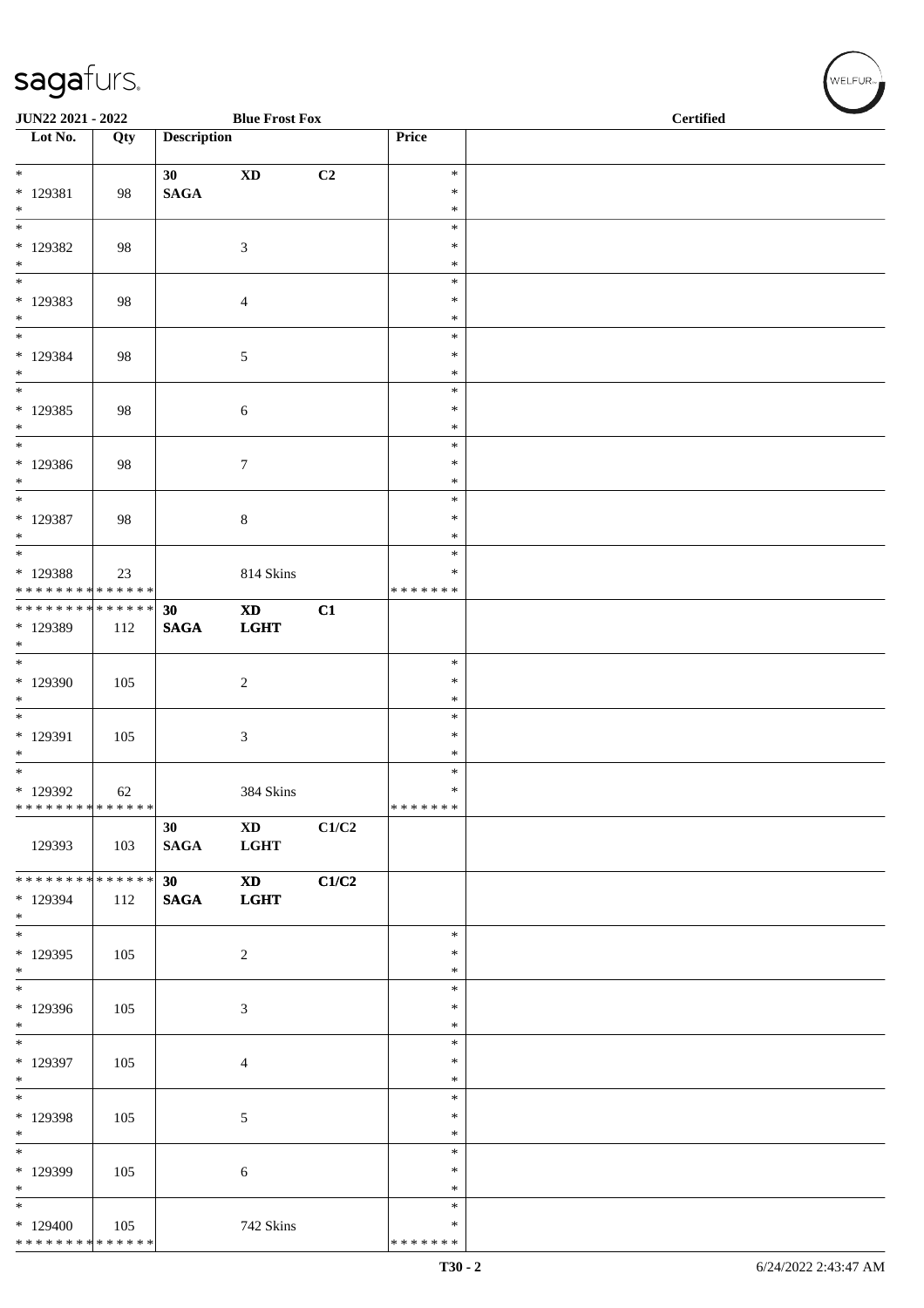| JUN22 2021 - 2022                                                     |     |                    | <b>Blue Frost Fox</b>                 |       |                              | <b>Certified</b> |
|-----------------------------------------------------------------------|-----|--------------------|---------------------------------------|-------|------------------------------|------------------|
| Lot No.                                                               | Qty | <b>Description</b> |                                       |       | Price                        |                  |
| * * * * * * * * * * * * * *<br>$*129401$<br>$\ast$                    | 112 | 30<br><b>SAGA</b>  | <b>XD</b><br><b>LGHT</b>              | C2    |                              |                  |
| $\overline{\phantom{0}}$<br>$*129402$<br>* * * * * * * * * * * * * *  | 102 |                    | 214 Skins                             |       | $\ast$<br>∗<br>* * * * * * * |                  |
| 129403                                                                | 39  | 30<br><b>SAGA</b>  | $\mathbf{X}\mathbf{D}$<br><b>LGHT</b> | C3/C4 |                              |                  |
| 129404                                                                | 70  | 30<br>IA           | $\mathbf{X}\mathbf{D}$<br><b>HIP</b>  | C1/C2 |                              |                  |
| * * * * * * * * * * * * * *<br>$*129405$<br>$\ast$                    | 112 | 30<br>SI           | $\boldsymbol{\mathrm{XD}}$            | C1    |                              |                  |
| $\ast$<br>$*129406$<br>$\ast$                                         | 105 |                    | $\sqrt{2}$                            |       | $\ast$<br>$\ast$<br>$\ast$   |                  |
| $\ast$<br>$*129407$<br>* * * * * * * * * * * * * *                    | 108 |                    | 325 Skins                             |       | $\ast$<br>*<br>* * * * * * * |                  |
| 129408                                                                | 63  | 30<br>$\bf I\bf B$ | $\mathbf{X}\mathbf{D}$<br><b>HIP</b>  | C1/C2 |                              |                  |
| ******** <mark>******</mark><br>* 129409<br>$*$                       | 98  | 30<br><b>SAGA</b>  | <b>Dark</b>                           | C1    |                              |                  |
| $*$<br>$*129410$<br>$*$                                               | 98  |                    | $\sqrt{2}$                            |       | $\ast$<br>$\ast$<br>$\ast$   |                  |
| $*$<br>$* 129411$<br>$*$                                              | 98  |                    | 3                                     |       | $\ast$<br>$\ast$<br>$\ast$   |                  |
| $\overline{\phantom{0}}$<br>$* 129412$<br>$*$                         | 98  |                    | $\overline{4}$                        |       | $\ast$<br>$\ast$<br>$\ast$   |                  |
| $\overline{\phantom{0}}$<br>$* 129413$<br>$*$                         | 98  |                    | $5\,$                                 |       | $\ast$<br>$\ast$<br>$\ast$   |                  |
| $\overline{\ast}$<br>$* 129414$<br>$*$                                | 98  |                    | 6                                     |       | $\ast$<br>$\ast$<br>$\ast$   |                  |
| $\overline{\phantom{0}}$<br>$* 129415$<br>$*$                         | 98  |                    | $\tau$                                |       | $\ast$<br>$\ast$<br>$\ast$   |                  |
| $*$<br>$* 129416$<br>$*$                                              | 98  |                    | $\,8\,$                               |       | $\ast$<br>$\ast$<br>$\ast$   |                  |
| $\overline{\phantom{0}}$<br>$* 129417$<br>$\ast$                      | 98  |                    | 9                                     |       | $\ast$<br>$\ast$<br>*        |                  |
| $\overline{\phantom{0}}$<br>$* 129418$<br>* * * * * * * * * * * * * * | 98  |                    | 980 Skins                             |       | $\ast$<br>∗<br>* * * * * * * |                  |
| * * * * * * * * * * * * * *<br>* 129419<br>$*$                        | 105 | 30<br><b>SAGA</b>  | <b>Dark</b>                           | C1    |                              |                  |
| $\overline{\phantom{0}}$<br>$*129420$<br>$*$                          | 91  |                    | $\overline{2}$                        |       | $\ast$<br>$\ast$<br>$\ast$   |                  |

 $(w$ ELFUR<sub>m</sub>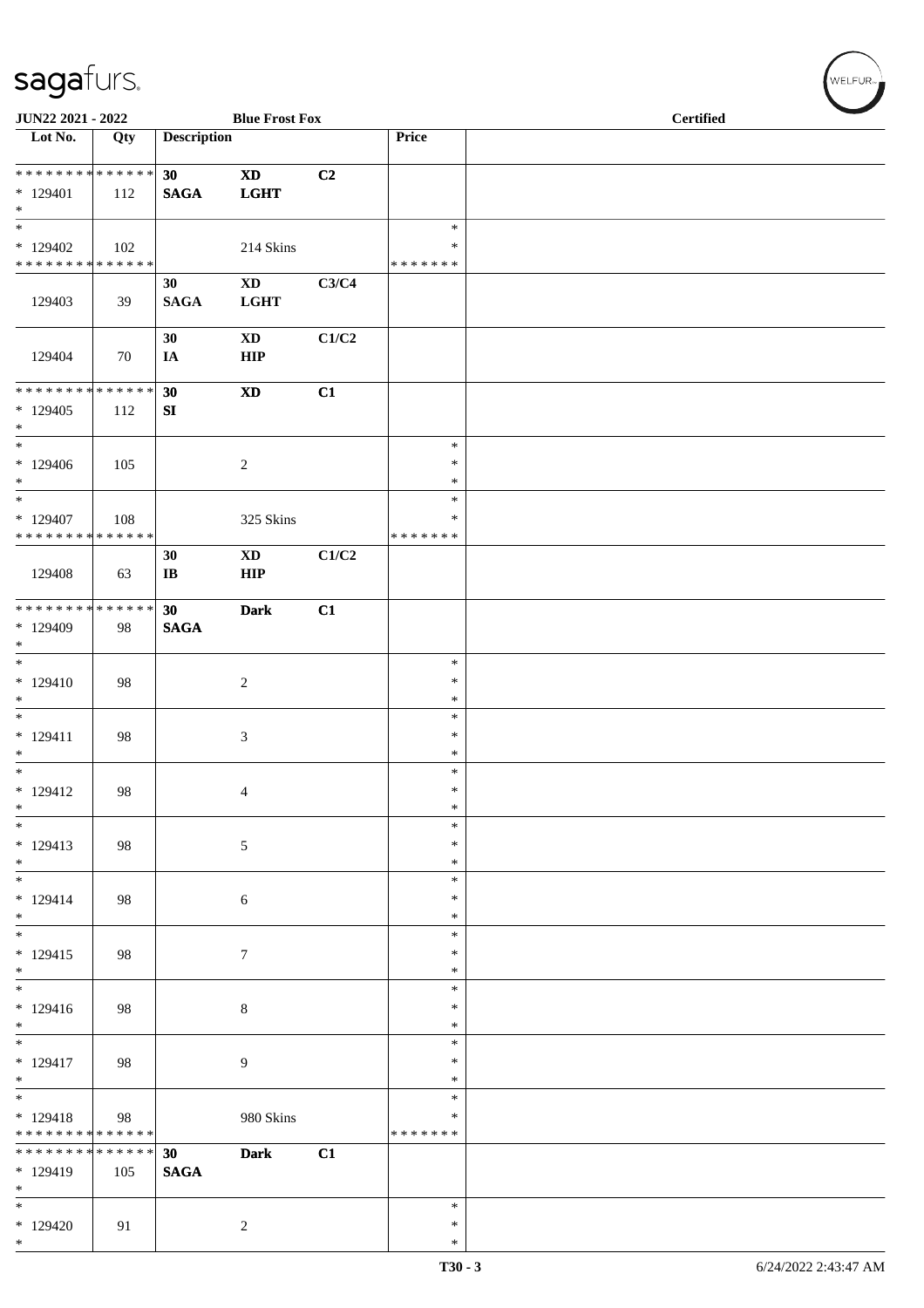|                                          | JUN22 2021 - 2022 |                    | <b>Blue Frost Fox</b> |    |                    | <b>Certified</b> |
|------------------------------------------|-------------------|--------------------|-----------------------|----|--------------------|------------------|
| $\overline{\phantom{1}}$ Lot No.         | Qty               | <b>Description</b> |                       |    | Price              |                  |
| $\overline{\phantom{0}}$                 |                   | 30 <sup>1</sup>    | <b>Dark</b>           | C1 | $\ast$             |                  |
| $* 129421$<br>$\ast$                     | 91                | <b>SAGA</b>        |                       |    | $\ast$<br>$\ast$   |                  |
| $\overline{\ast}$                        |                   |                    |                       |    | $\ast$             |                  |
| $*129422$                                | 91                |                    | $\overline{4}$        |    | $\ast$<br>$\ast$   |                  |
| $*$                                      |                   |                    |                       |    | $\ast$             |                  |
| $*129423$<br>$*$                         | 91                |                    | $\mathfrak{S}$        |    | $\ast$<br>$\ast$   |                  |
| $\frac{1}{*}$                            |                   |                    |                       |    | $\ast$             |                  |
| $*129424$<br>$*$                         | 91                |                    | $\sqrt{6}$            |    | $\ast$<br>$\ast$   |                  |
| $\overline{\phantom{a}^*}$               |                   |                    |                       |    | $\ast$             |                  |
| $*129425$                                | 91                |                    | $\boldsymbol{7}$      |    | $\ast$<br>$\ast$   |                  |
| $*$   $*$                                |                   |                    |                       |    | $\ast$             |                  |
| * 129426<br>$*$                          | 91                |                    | $\,8\,$               |    | $\ast$<br>$\ast$   |                  |
| $\overline{\phantom{a}^*}$               |                   |                    |                       |    | $\ast$             |                  |
| $*129427$<br>$\ast$                      | 88                |                    | 9                     |    | $\ast$<br>$\ast$   |                  |
| $\overline{\phantom{0}}$                 |                   |                    |                       |    | $\ast$             |                  |
| $*129428$<br>* * * * * * * * * * * * * * | 21                |                    | 851 Skins             |    | *<br>* * * * * * * |                  |
| ******** <mark>******</mark>             |                   | 30                 | <b>Dark</b>           | C1 |                    |                  |
| * 129429<br>$*$                          | 105               | <b>SAGA</b>        |                       |    |                    |                  |
| $\overline{\phantom{0}}$                 |                   |                    |                       |    | $\ast$             |                  |
| $*129430$<br>$\ast$                      | 98                |                    | $\sqrt{2}$            |    | $\ast$<br>$\ast$   |                  |
| $\overline{\phantom{0}}$                 |                   |                    |                       |    | $\ast$             |                  |
| $* 129431$<br>$\ast$                     | 98                |                    | $\sqrt{3}$            |    | $\ast$<br>$\ast$   |                  |
| $\overline{\phantom{a}^*}$               |                   |                    |                       |    | $\ast$             |                  |
| $*129432$<br>$\ast$                      | 98                |                    | $\overline{4}$        |    | $\ast$<br>$\ast$   |                  |
| $\ast$                                   |                   |                    |                       |    | $\ast$             |                  |
| $*129433$<br>$\ast$                      | 98                |                    | $\sqrt{5}$            |    | $\ast$<br>$\ast$   |                  |
| $\overline{\phantom{a}^*}$               |                   |                    |                       |    | $\ast$             |                  |
| $*129434$<br>$\ast$                      | 98                |                    | 6                     |    | *<br>$\ast$        |                  |
| $\overline{\phantom{0}}$                 |                   |                    |                       |    | $\ast$<br>*        |                  |
| $*129435$<br>* * * * * * * * * * * * * * | 49                |                    | 644 Skins             |    | * * * * * * *      |                  |
| **************<br>$*129436$              |                   | 30 <sup>°</sup>    | <b>Dark</b>           | C2 |                    |                  |
| $*$                                      | 105               | $\mathbf{SAGA}$    |                       |    |                    |                  |
| $\overline{\phantom{a}^*}$<br>$*129437$  |                   |                    |                       |    | $\ast$<br>$\ast$   |                  |
| $\ast$                                   | 98                |                    | $\overline{c}$        |    | $\ast$             |                  |
| $_{\ast}^{-}$<br>* 129438                | 98                |                    |                       |    | $\ast$<br>$\ast$   |                  |
| $\ast$                                   |                   |                    | 3                     |    | *                  |                  |
| $\overline{\phantom{a}^*}$               |                   |                    |                       |    | $\ast$<br>$\ast$   |                  |
| * 129439<br>$\ast$                       | 98                |                    | $\overline{4}$        |    | $\ast$             |                  |
| $\overline{\phantom{a}^*}$               |                   |                    |                       |    | $\ast$<br>∗        |                  |
| $*129440$<br>* * * * * * * * * * * * * * | 42                |                    | 441 Skins             |    | * * * * * * *      |                  |

WELFUR<sub>"</sub>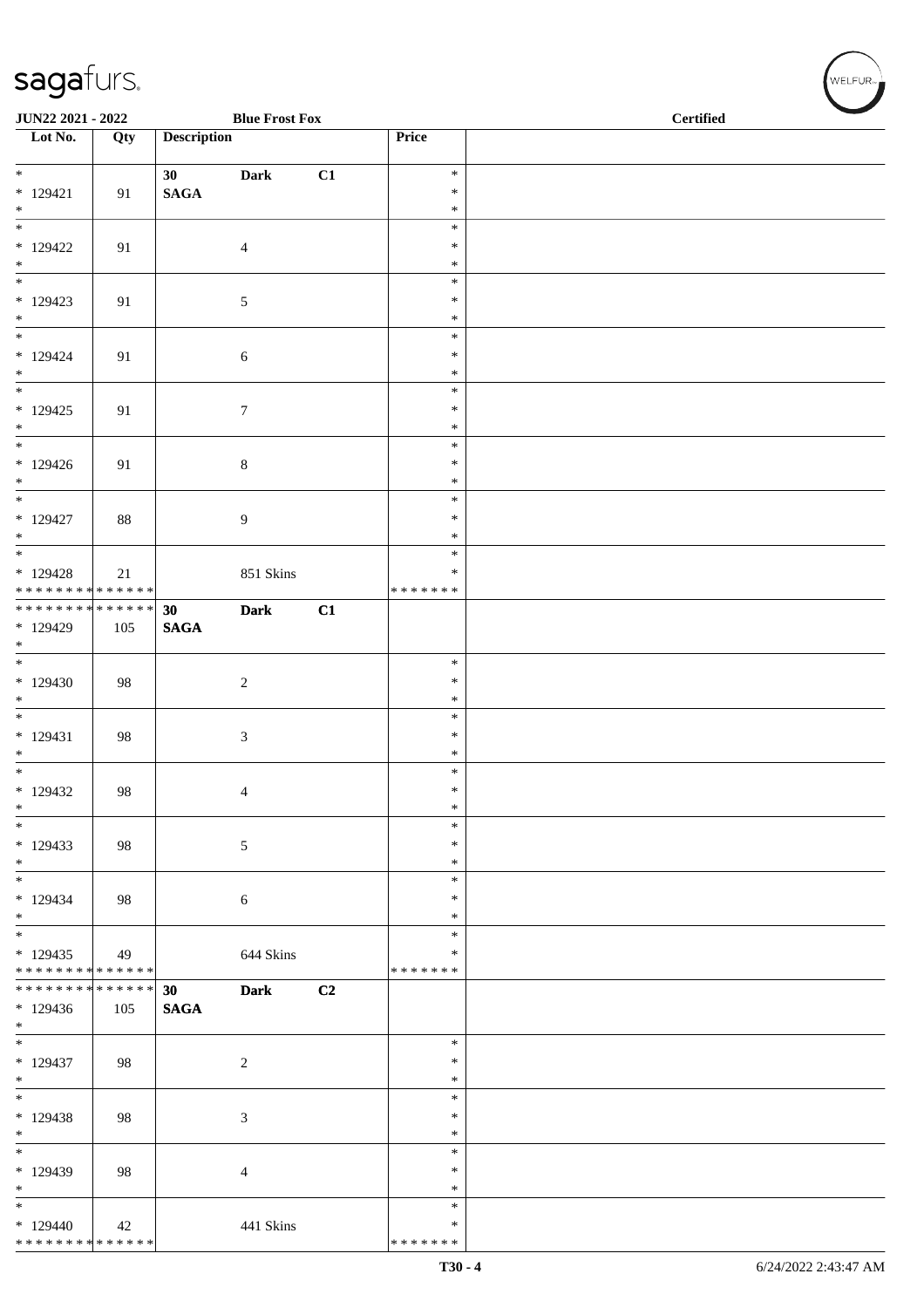| JUN22 2021 - 2022                                                         |     |                                | <b>Blue Frost Fox</b>      |       |                                   | <b>Certified</b> |  |
|---------------------------------------------------------------------------|-----|--------------------------------|----------------------------|-------|-----------------------------------|------------------|--|
| Lot No.                                                                   | Qty | <b>Description</b>             |                            |       | Price                             |                  |  |
| ******** <mark>*******</mark><br>$* 129441$<br>$\ast$                     | 105 | 30 <sup>°</sup><br><b>SAGA</b> | <b>Dark</b>                | C2    |                                   |                  |  |
| $\overline{\ast}$<br>$*129442$<br>******** <mark>******</mark>            | 81  |                                | 186 Skins                  |       | $\ast$<br>$\ast$<br>* * * * * * * |                  |  |
| 129443                                                                    | 33  | 30<br><b>SAGA</b>              | Dark                       | C2    |                                   |                  |  |
| ******** <mark>******</mark><br>$*129444$<br>$*$                          | 112 | 30 <sup>°</sup><br><b>SAGA</b> | <b>Dark</b><br><b>LGHT</b> | C1    |                                   |                  |  |
| $\frac{1}{*}$<br>$*129445$<br>$\ast$                                      | 105 |                                | $\sqrt{2}$                 |       | $\ast$<br>$\ast$<br>$\ast$        |                  |  |
| $*$<br>* 129446<br>$*$                                                    | 105 |                                | 3                          |       | $\ast$<br>$\ast$<br>$\ast$        |                  |  |
| $\overline{\phantom{0}}$<br>$* 129447$<br>$*$<br>$\overline{\phantom{0}}$ | 105 |                                | $\overline{4}$             |       | $\ast$<br>$\ast$<br>$\ast$        |                  |  |
| $* 129448$<br>$*$                                                         | 105 |                                | $\sqrt{5}$                 |       | $\ast$<br>$\ast$<br>$\ast$        |                  |  |
| $*$<br>* 129449<br>$*$                                                    | 105 |                                | 6                          |       | $\ast$<br>$\ast$<br>$\ast$        |                  |  |
| $*$<br>$*129450$<br>$*$<br>$\frac{1}{1}$                                  | 91  |                                | $\tau$                     |       | $\ast$<br>*<br>*                  |                  |  |
| $*129451$<br>* * * * * * * * * * * * * *                                  | 22  |                                | 750 Skins                  |       | $\ast$<br>∗<br>* * * * * * *      |                  |  |
| * * * * * * * * * * * * * * *<br>$*129452$<br>$\ast$                      | 112 | 30<br><b>SAGA</b>              | <b>Dark</b><br><b>LGHT</b> | C1/C2 |                                   |                  |  |
| $\ast$<br>$*129453$<br>$*$<br>$\overline{\phantom{0}}$                    | 105 |                                | $\sqrt{2}$                 |       | $\ast$<br>∗<br>*                  |                  |  |
| $*129454$<br>$*$                                                          | 105 |                                | $\mathfrak{Z}$             |       | $\ast$<br>$\ast$<br>$\ast$        |                  |  |
| $\ast$<br>$*129455$<br>* * * * * * * * * * * * * *                        | 87  |                                | 409 Skins                  |       | $\ast$<br>$\ast$<br>* * * * * * * |                  |  |
| * * * * * * * * * * * * * *<br>* 129456<br>$\ast$                         | 112 | 30<br><b>SAGA</b>              | <b>Dark</b><br><b>LGHT</b> | C2    |                                   |                  |  |
| $\ast$<br>$*129457$<br>$\ast$                                             | 105 |                                | $\sqrt{2}$                 |       | $\ast$<br>∗<br>$\ast$             |                  |  |
| $\ast$<br>$*129458$<br>$\ast$                                             | 103 |                                | 3                          |       | *<br>∗<br>$\ast$                  |                  |  |
| $\ast$<br>* 129459<br>* * * * * * * * * * * * * *                         | 21  |                                | 341 Skins                  |       | $\ast$<br>*<br>* * * * * * *      |                  |  |
| * * * * * * * * * * * * * *<br>* 129460<br>$*$                            | 105 | 30<br>IA                       | <b>Dark</b><br><b>HIP</b>  | C1/C2 |                                   |                  |  |

WELFUR<sub>\*</sub>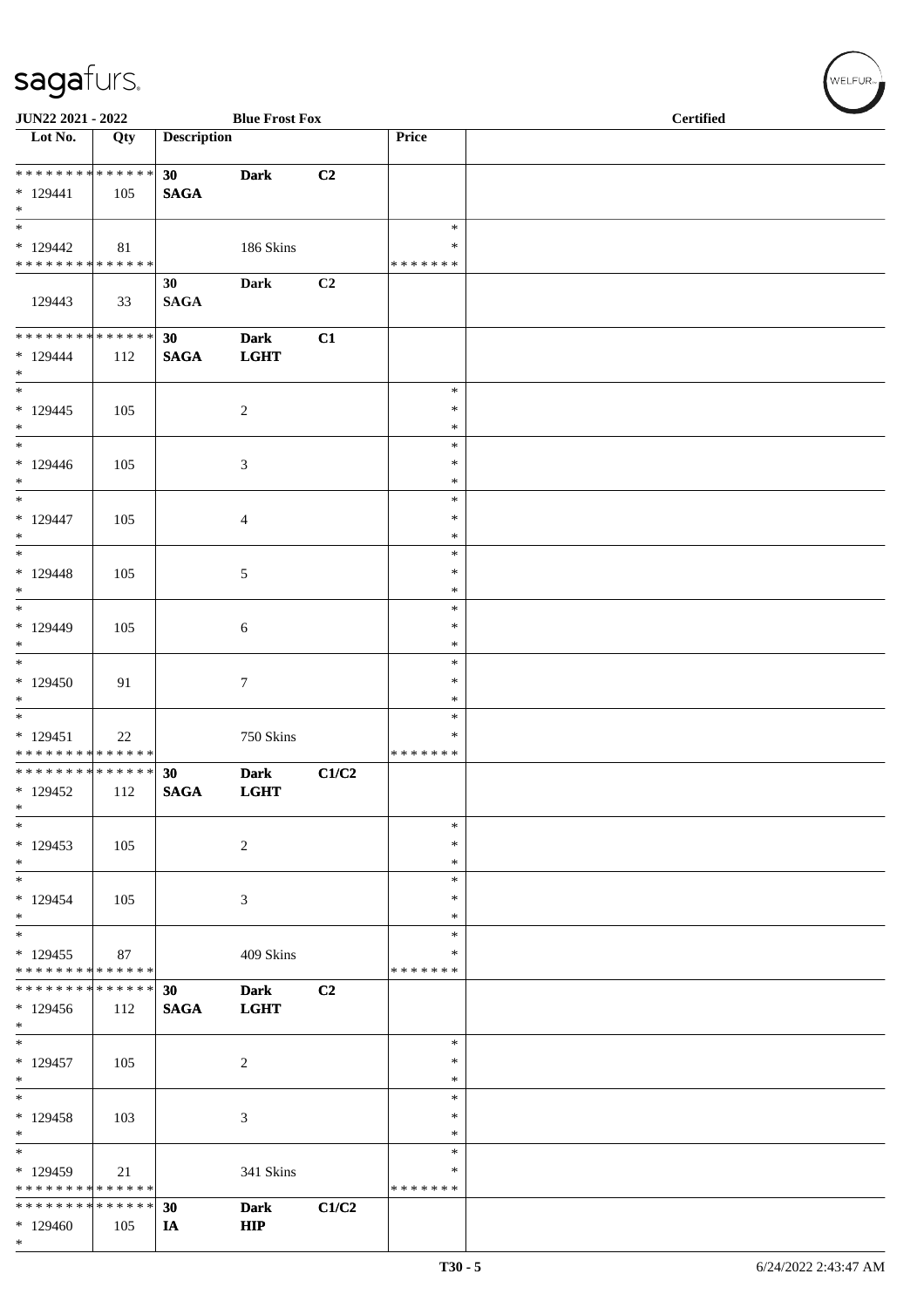| JUN22 2021 - 2022                                                         |     |                    | <b>Blue Frost Fox</b>      |       |                                      | <b>Certified</b> |  |
|---------------------------------------------------------------------------|-----|--------------------|----------------------------|-------|--------------------------------------|------------------|--|
| Lot No.                                                                   | Qty | <b>Description</b> |                            |       | Price                                |                  |  |
| $*$<br>$*129461$<br>$*$                                                   | 98  | 30<br>IA           | <b>Dark</b><br><b>HIP</b>  | C1/C2 | $\ast$<br>$\ast$<br>$\ast$           |                  |  |
| $\overline{\phantom{0}}$<br>$*129462$<br>* * * * * * * * * * * * * *      | 89  |                    | 292 Skins                  |       | $\ast$<br>$\ast$<br>* * * * * * *    |                  |  |
| * * * * * * * * * * * * * * *<br>$*129463$<br>$*$                         | 112 | 30<br>SI           | <b>Dark</b>                | C1    |                                      |                  |  |
| $\ast$<br>$*129464$<br>$*$<br>$\overline{\ast}$                           | 105 |                    | $\overline{c}$             |       | $\ast$<br>$\ast$<br>$\ast$<br>$\ast$ |                  |  |
| $*129465$<br>* * * * * * * * * * * * * *                                  | 105 |                    | 322 Skins                  |       | ∗<br>* * * * * * *                   |                  |  |
| * * * * * * * * * * * * * * *<br>$*129466$<br>$*$                         | 105 | 30<br>SI           | <b>Dark</b>                | C1/C2 |                                      |                  |  |
| $*$<br>$*129467$<br>$*$                                                   | 105 |                    | $\overline{c}$             |       | $\ast$<br>$\ast$<br>$\ast$           |                  |  |
| $\ast$<br>$*129468$<br>* * * * * * * * * * * * * *                        | 28  |                    | 238 Skins                  |       | $\ast$<br>∗<br>* * * * * * *         |                  |  |
| 129469                                                                    | 122 | 30<br>${\bf SI}$   | <b>Dark</b>                | C2    |                                      |                  |  |
| 129470                                                                    | 105 | 30<br>$\bf IB$     | <b>Dark</b><br>${\bf HIP}$ | C1/C2 |                                      |                  |  |
| ******** <mark>******</mark><br>$* 129471$<br>$\ast$<br>$\overline{\ast}$ | 98  | 30<br><b>SAGA</b>  | $\bf MED$                  | C1    |                                      |                  |  |
| * 129472<br>$\ast$                                                        | 98  |                    | 2                          |       | $\ast$<br>$\ast$<br>$\ast$           |                  |  |
| $\ast$<br>$* 129473$<br>$*$                                               | 98  |                    | $\mathfrak{Z}$             |       | $\ast$<br>$\ast$<br>$\ast$           |                  |  |
| $\overline{\phantom{0}}$<br>$* 129474$<br>$*$                             | 98  |                    | $\overline{4}$             |       | $\ast$<br>$\ast$<br>$\ast$           |                  |  |
| $* 129475$<br>$*$                                                         | 98  |                    | 5                          |       | $\ast$<br>$\ast$<br>$\ast$           |                  |  |
| $\overline{\ }$<br>$* 129476$<br>$*$                                      | 98  |                    | 6                          |       | $\ast$<br>$\ast$<br>$\ast$           |                  |  |
| $\ast$<br>$* 129477$<br>$*$                                               | 98  |                    | $\tau$                     |       | *<br>$\ast$<br>$\ast$                |                  |  |
| $\overline{\phantom{0}}$<br>$* 129478$<br>$*$                             | 98  |                    | $\,8\,$                    |       | $\ast$<br>$\ast$<br>$\ast$           |                  |  |
| $\overline{\ast}$<br>* 129479<br>$*$                                      | 98  |                    | $\overline{9}$             |       | $\ast$<br>$\ast$<br>$\ast$           |                  |  |
| $\ast$<br>$*129480$<br>$*$                                                | 98  |                    | 10                         |       | ∗<br>$\ast$<br>$\ast$                |                  |  |

WELFUR<sub><sup>N</sub></sub></sub></sup>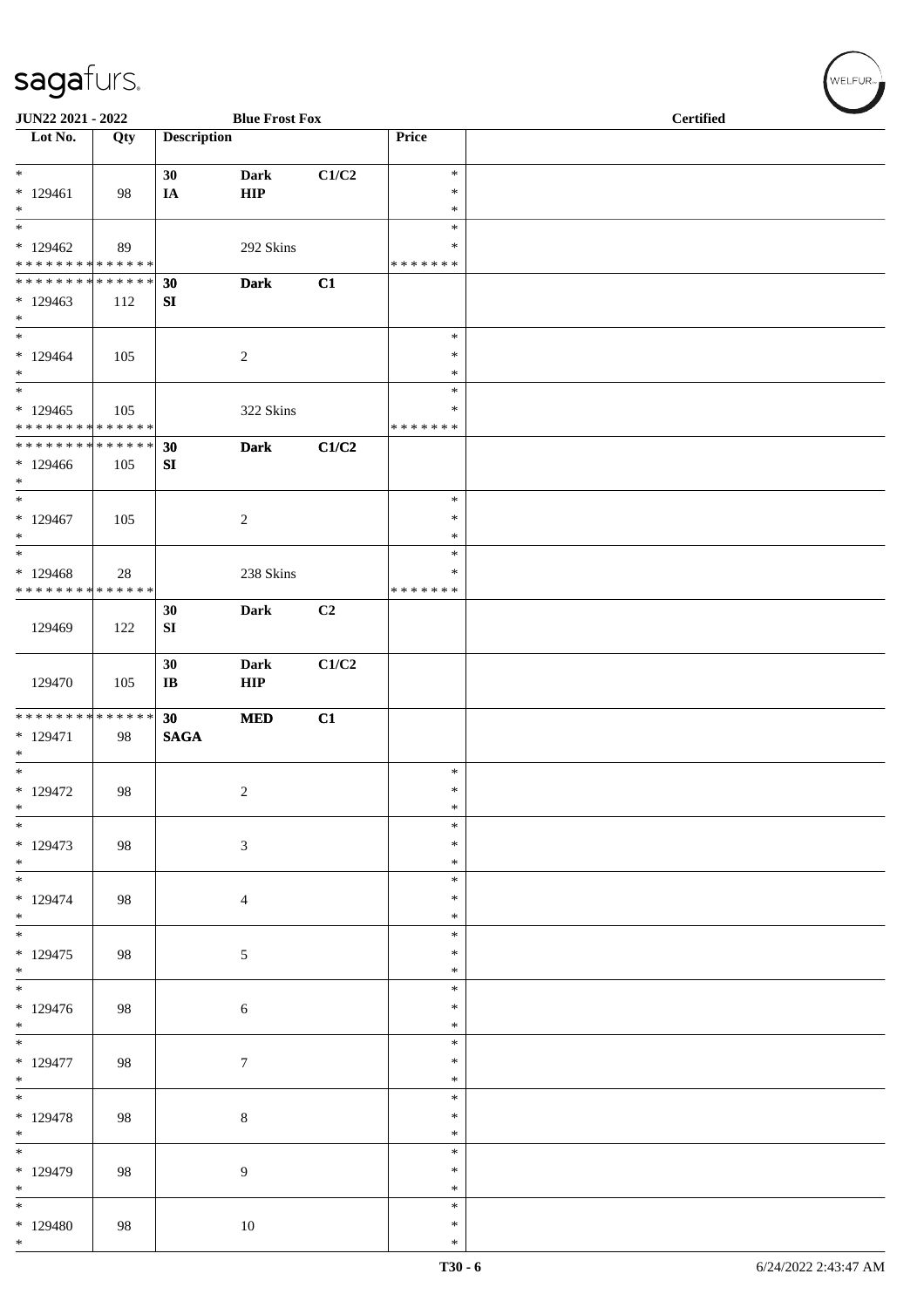| JUN22 2021 - 2022                                 |     |                                | <b>Blue Frost Fox</b>     |                |                         | <b>Certified</b> |
|---------------------------------------------------|-----|--------------------------------|---------------------------|----------------|-------------------------|------------------|
| $\overline{\phantom{1}}$ Lot No.                  | Qty | <b>Description</b>             |                           |                | Price                   |                  |
| $*$<br>$* 129481$                                 | 70  | 30 <sup>°</sup><br><b>SAGA</b> | $\bf MED$                 | C1             | $\ast$<br>$\ast$        |                  |
| * * * * * * * * * * * * * *                       |     | 30                             | $\bf MED$                 | C <sub>2</sub> | * * * * * * *           |                  |
| 129482                                            | 84  | <b>SAGA</b>                    |                           |                |                         |                  |
| ******** <mark>******</mark>                      |     | 30 <sub>1</sub>                | <b>MED</b>                | C1             |                         |                  |
| $*129483$<br>$*$                                  | 112 | <b>SAGA</b>                    | <b>LGHT</b>               |                |                         |                  |
| $\ast$<br>$*129484$                               | 105 |                                | $\overline{2}$            |                | $\ast$<br>$\ast$        |                  |
| $\ast$                                            |     |                                |                           |                | ∗                       |                  |
| $_{\ast}^{-}$                                     |     |                                |                           |                | $\ast$                  |                  |
| $*129485$<br>$\ast$<br>$\overline{\phantom{a}^*}$ | 105 |                                | 3                         |                | $\ast$<br>$\ast$        |                  |
| $*129486$                                         | 105 |                                | 427 Skins                 |                | $\ast$<br>*             |                  |
| * * * * * * * * * * * * * *                       |     |                                |                           |                | * * * * * * *           |                  |
| **************<br>* 129487<br>$*$                 | 105 | 30<br><b>SAGA</b>              | $\bf MED$<br><b>LGHT</b>  | C1/C2          |                         |                  |
| $\overline{\phantom{1}}$                          |     |                                |                           |                | $\ast$                  |                  |
| * 129488<br>$*$                                   | 105 |                                | $\sqrt{2}$                |                | $\ast$<br>$\ast$        |                  |
| $\ast$                                            |     |                                |                           |                | $\ast$                  |                  |
| * 129489                                          | 105 |                                | $\mathfrak{Z}$            |                | $\ast$                  |                  |
| $\ast$<br>$\ast$                                  |     |                                |                           |                | $\ast$<br>$\ast$        |                  |
| * 129490                                          | 105 |                                | $\overline{4}$            |                | $\ast$                  |                  |
| $\ast$                                            |     |                                |                           |                | $\ast$                  |                  |
| $\ast$<br>* 129491                                | 90  |                                | 5                         |                | $\ast$<br>$\ast$        |                  |
| $\ast$                                            |     |                                |                           |                | $\ast$                  |                  |
| $\overline{\phantom{0}}$                          |     |                                |                           |                | $\ast$                  |                  |
| * 129492<br>* * * * * * * * * * * * * *           | 21  |                                | 531 Skins                 |                | $\ast$<br>* * * * * * * |                  |
| 129493                                            | 112 | 30<br><b>SAGA</b>              | <b>MED</b><br><b>LGHT</b> | C2             |                         |                  |
| * * * * * * * * * * * * * * *                     |     | 30 <sup>°</sup>                | <b>MED</b>                | C3/C4          |                         |                  |
| $*129494$                                         | 112 | <b>SAGA</b>                    | <b>LGHT</b>               |                |                         |                  |
| $*$<br>$\ast$                                     |     |                                |                           |                | $\ast$                  |                  |
| $*129495$                                         | 36  |                                | 148 Skins                 |                | ∗                       |                  |
| * * * * * * * * * * * * * *                       |     |                                |                           |                | * * * * * * *           |                  |
| * * * * * * * * * * * * * *<br>* 129496           | 105 | 30<br>IA                       | <b>MED</b><br><b>HIP</b>  | C1/C2          |                         |                  |
| $*$                                               |     |                                |                           |                |                         |                  |
| $\ast$                                            |     |                                |                           |                | $\ast$                  |                  |
| $*129497$<br>* * * * * * * * * * * * * *          | 24  |                                | 129 Skins                 |                | ∗<br>* * * * * * *      |                  |
| * * * * * * * * * * * * * *                       |     | 30                             | <b>MED</b>                | C1             |                         |                  |
| * 129498                                          | 105 | SI                             |                           |                |                         |                  |
| $\ast$<br>$\overline{\phantom{a}^*}$              |     |                                |                           |                | $\ast$                  |                  |
| * 129499                                          | 105 |                                | 210 Skins                 |                | $\ast$                  |                  |
| * * * * * * * * * * * * * *                       |     |                                |                           |                | * * * * * * *           |                  |
| * * * * * * * * * * * * * *                       |     | 30                             | <b>MED</b>                | C <sub>2</sub> |                         |                  |
| * 129500<br>$*$                                   | 112 | SI                             |                           |                |                         |                  |

 $(w$ elfur $_{\approx}$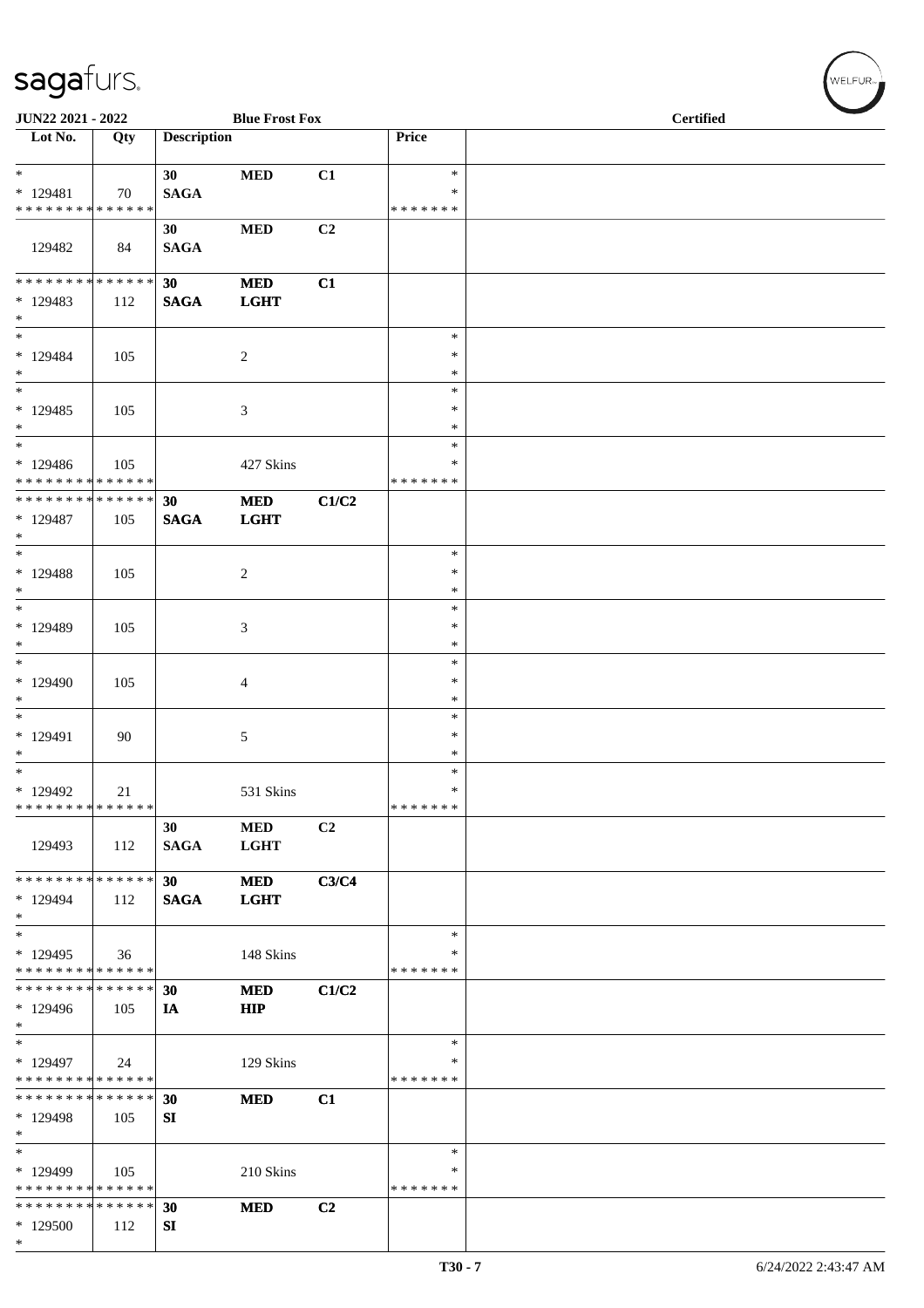| $\overline{\phantom{0}}$    |     |                        |                       |                |              |  |                  |  |
|-----------------------------|-----|------------------------|-----------------------|----------------|--------------|--|------------------|--|
| JUN22 2021 - 2022           |     |                        | <b>Blue Frost Fox</b> |                |              |  | <b>Certified</b> |  |
| Lot No.                     | Qty | <b>Description</b>     |                       |                | <b>Price</b> |  |                  |  |
| $\ast$                      |     | 30                     | <b>MED</b>            | C2             | $\ast$       |  |                  |  |
| $*129501$                   | 67  | <b>SI</b>              |                       |                | $\ast$       |  |                  |  |
| **************              |     |                        |                       |                | *******      |  |                  |  |
| **************              |     | 30                     | <b>MED</b>            | C1/C2          |              |  |                  |  |
| * 129502                    | 112 | IB                     | HIP                   |                |              |  |                  |  |
| $\ast$                      |     |                        |                       |                |              |  |                  |  |
| $\ast$                      |     |                        |                       |                | $\ast$       |  |                  |  |
| $*129503$                   | 45  |                        | 157 Skins             |                | $\ast$       |  |                  |  |
| * * * * * * * * * * * * * * |     |                        |                       |                | *******      |  |                  |  |
|                             |     | 30                     | <b>MED</b>            | C2/C3          |              |  |                  |  |
| 129504                      | 112 | $\mathbf{I}\mathbf{B}$ | HIP                   |                |              |  |                  |  |
| **************              |     | 30                     | <b>PALE</b>           | C1             |              |  |                  |  |
| $*129505$<br>$\ast$         | 105 | <b>SAGA</b>            | <b>LGHT</b>           |                |              |  |                  |  |
| $*$                         |     |                        |                       |                | $\ast$       |  |                  |  |
|                             |     |                        |                       |                |              |  |                  |  |
| $*129506$                   | 50  |                        | 155 Skins             |                | ∗            |  |                  |  |
| **************              |     |                        |                       |                | *******      |  |                  |  |
|                             |     | 30                     | <b>PALE</b>           | C <sub>2</sub> |              |  |                  |  |
| 129507                      | 99  | <b>SAGA</b>            | <b>LGHT</b>           |                |              |  |                  |  |

 $(w$ ELFUR<sub><sup>n</sub></sub></sub></sup>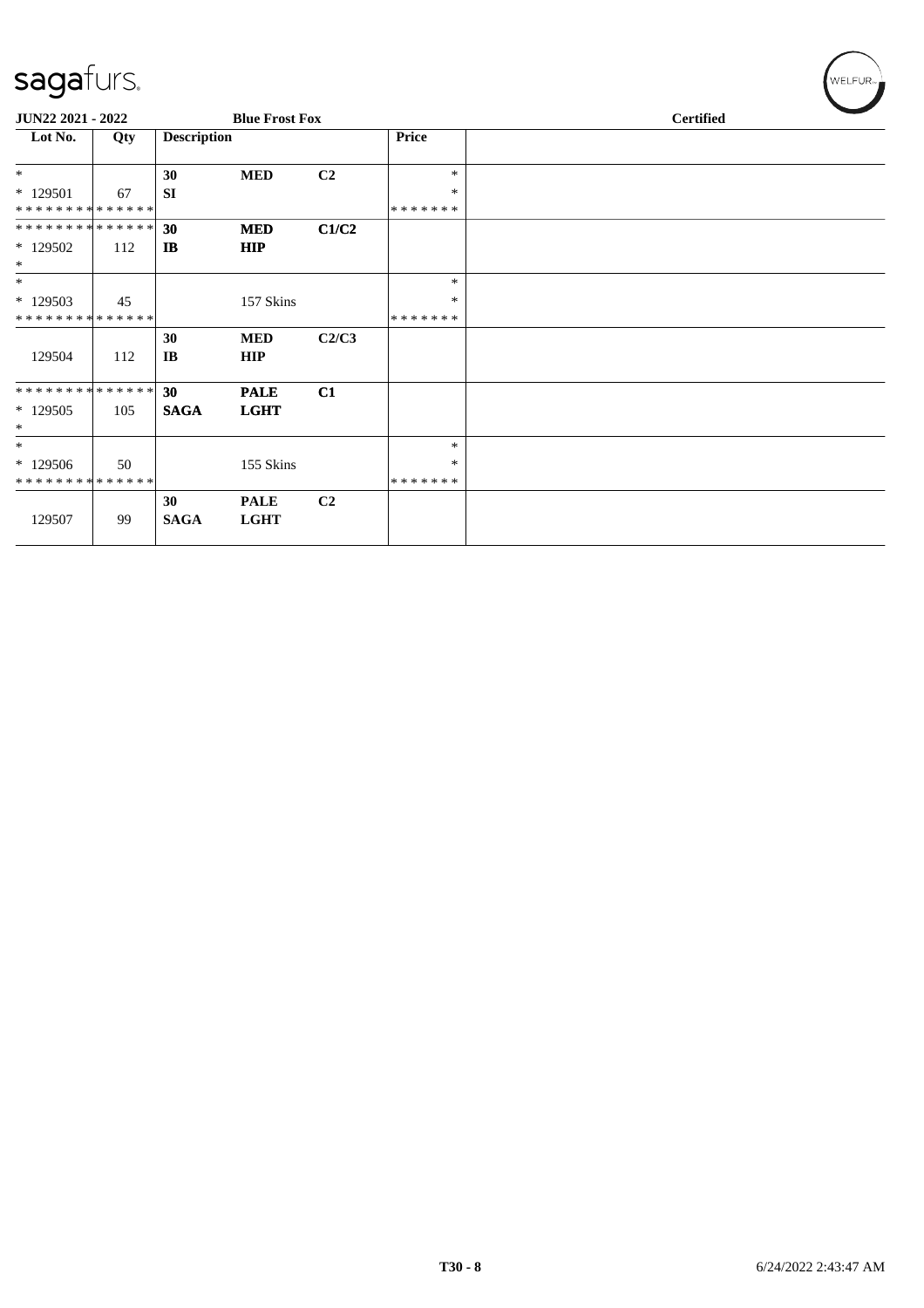| JUN22 2021 - 2022                                              |                    |                       | <b>Blue Frost Fox</b>                  |       |                              |  | <b>Certified</b> |  |
|----------------------------------------------------------------|--------------------|-----------------------|----------------------------------------|-------|------------------------------|--|------------------|--|
| Lot No.                                                        | Qty                | <b>Description</b>    |                                        |       | Price                        |  |                  |  |
| 129561                                                         | 58                 | 20<br>$\mathbf{SAGA}$ | 3 <sub>xD</sub>                        | C2/C3 |                              |  |                  |  |
| 129562                                                         | 94                 | 20<br><b>SAGA</b>     | $2{\bf X}{\bf D}$                      | C2/C3 |                              |  |                  |  |
| 129563                                                         | 94                 | 20<br><b>SAGA</b>     | $2\mathbf{X}\mathbf{D}$<br><b>LGHT</b> | C2/C3 |                              |  |                  |  |
| 129564                                                         | 48                 | 20<br>IA              | 2XD/XD<br>HIP                          | C2/C3 |                              |  |                  |  |
| * * * * * * * * <mark>* * * * * * *</mark><br>$*129565$<br>$*$ | 112                | 20<br><b>SAGA</b>     | $\mathbf{X}\mathbf{D}$                 | C1    |                              |  |                  |  |
| $\ast$<br>* 129566<br>******** <mark>******</mark>             | 73                 |                       | 185 Skins                              |       | $\ast$<br>∗<br>* * * * * * * |  |                  |  |
| 129567                                                         | 80                 | 20<br>$\mathbf{SAGA}$ | $\mathbf{X}\mathbf{D}$                 | C2    |                              |  |                  |  |
| 129568                                                         | 67                 | 20<br><b>SROY</b>     | Dark                                   | C1/C2 |                              |  |                  |  |
| 129569                                                         | 102                | 20<br><b>SAGA</b>     | Dark<br><b>LGHT</b>                    | C3/C4 |                              |  |                  |  |
| ******** <mark>******</mark><br>* 129570<br>$\ast$             | 112                | 20<br><b>SAGA</b>     | $\bf MED$                              | C1    |                              |  |                  |  |
| $\ast$<br>$* 129571$<br>$\ast$                                 | 105                |                       | $\overline{c}$                         |       | $\ast$<br>$\ast$<br>$\ast$   |  |                  |  |
| $*$ 129572<br>$\ast$                                           | 105                |                       | 3                                      |       | $\ast$<br>$\ast$<br>$\ast$   |  |                  |  |
| $\ast$<br>* 129573<br>* * * * * * * * * * * * * *              | 46                 |                       | 368 Skins                              |       | $\ast$<br>∗<br>* * * * * * * |  |                  |  |
| 129574                                                         | 93                 | 20<br><b>SAGA</b>     | $\bf MED$<br><b>LGHT</b>               | C3/C4 |                              |  |                  |  |
| 129575                                                         | 110                | 20<br>SI              | <b>MED</b>                             | C3/C4 |                              |  |                  |  |
| * * * * * * * *<br>* 129576<br>$\ast$                          | * * * * * *<br>112 | 20<br><b>SAGA</b>     | <b>PALE</b>                            | C1    |                              |  |                  |  |
| $\ast$<br>$* 129577$<br>$\ast$                                 | 98                 |                       | $\overline{c}$                         |       | $\ast$<br>$\ast$<br>$\ast$   |  |                  |  |
| $\ast$<br>* 129578<br>* * * * * * * * * * * * * *              | 27                 |                       | 237 Skins                              |       | $\ast$<br>∗<br>* * * * * * * |  |                  |  |

 $(\forall ELFUR_{\approx})$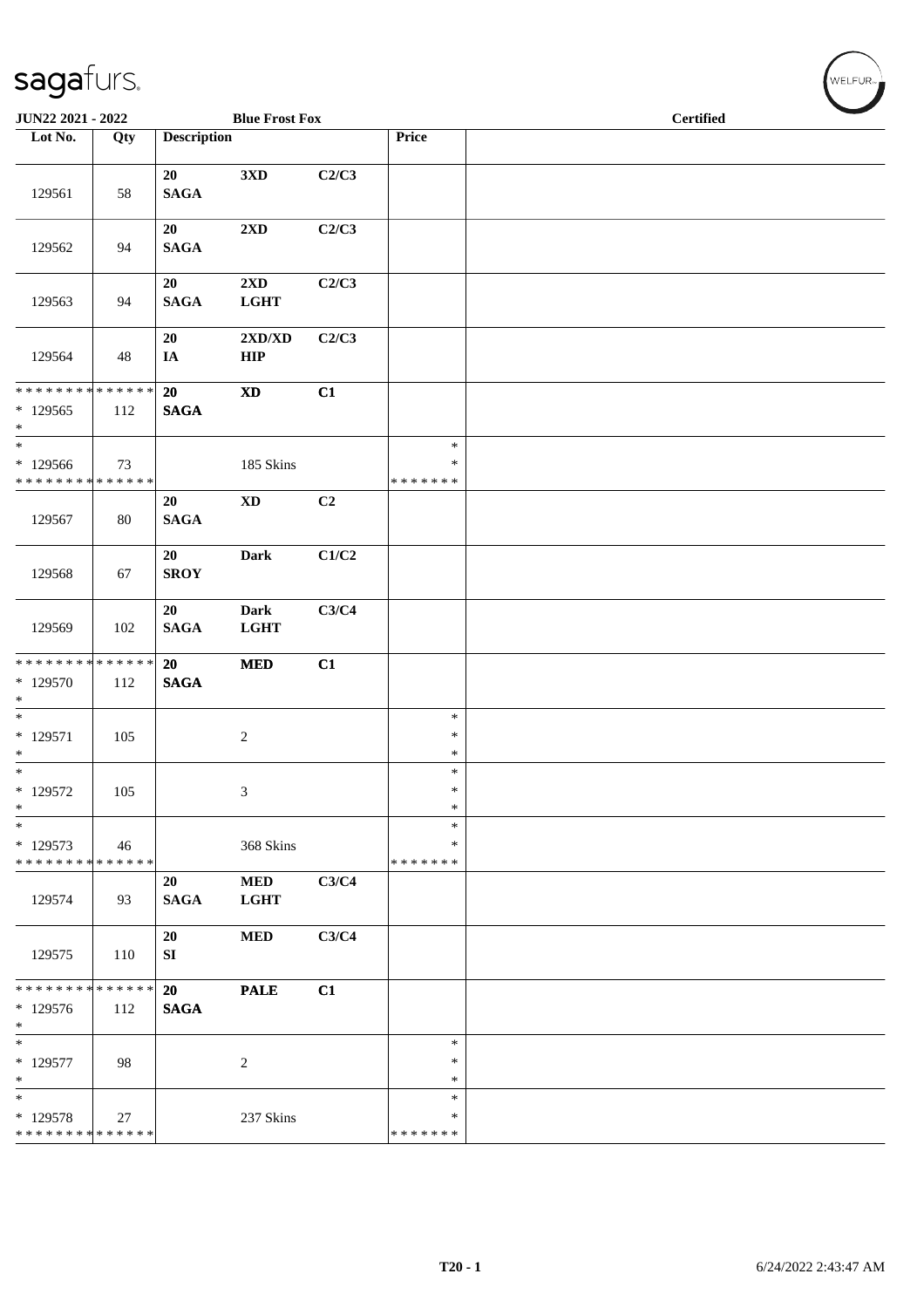| JUN22 2021 - 2022                                  |     |                            | <b>Blue Frost Br. Type</b>                                       |                |                                   | <b>Certified</b> |
|----------------------------------------------------|-----|----------------------------|------------------------------------------------------------------|----------------|-----------------------------------|------------------|
| Lot No.                                            | Qty | <b>Description</b>         |                                                                  |                | Price                             |                  |
| 129621                                             | 49  | 50<br>$\mathbf{SAGA}$      | $\bold{X}\bold{D}/\bold{D}\bold{K}$                              | C1             |                                   |                  |
| 129622                                             | 30  | 50<br>$\mathbf{SAGA}$      | $\bold{X}\bold{D}/\bold{D}\bold{K}$                              | C2             |                                   |                  |
| 129623                                             | 32  | 50<br>${\bf SI}$           | $\boldsymbol{\text{XD}/\text{DK}}$                               | C2/C3          |                                   |                  |
| ******** <mark>******</mark><br>* 129624<br>$\ast$ | 70  | 50<br><b>SAGA</b>          | MED/PAL C1                                                       |                |                                   |                  |
| $\ast$<br>$*129625$<br>* * * * * * * * * * * * * * | 21  |                            | 91 Skins                                                         |                | $\ast$<br>$\ast$<br>* * * * * * * |                  |
| 129626                                             | 33  | 50<br><b>SAGA</b>          | MED/PAL C2                                                       |                |                                   |                  |
| 129627                                             | 31  | $50\,$<br>${\bf S}{\bf I}$ | MED/PAL C1                                                       |                |                                   |                  |
| 129628                                             | 32  | 50<br>${\bf SI}$           | MED/PAL C2                                                       |                |                                   |                  |
| 129629                                             | 82  | 50<br>$\mathbf{SAGA}$      | $\mathbf{XP}/2\mathbf{XP}$                                       | C1             |                                   |                  |
| 129630                                             | 52  | 50/40<br>SI                | MED/PAL C1/C2                                                    |                |                                   |                  |
| 129631                                             | 105 | 40<br>$\mathbf{SAGA}$      | $\bold{X}\bold{D}/\bold{D}\bold{K}$                              | C1             |                                   |                  |
| 129632                                             | 51  | 40<br><b>SAGA</b>          | $\bold{X}\bold{D}/\bold{D}\bold{K}$                              | C2             |                                   |                  |
| 129633                                             | 79  | 40<br>SI                   | XD/DK                                                            | C1             |                                   |                  |
| 129634                                             | 55  | 40<br>SI                   | $\boldsymbol{\mathrm{XD}}\boldsymbol{/}\boldsymbol{\mathrm{DK}}$ | C <sub>2</sub> |                                   |                  |
| 129635                                             | 53  | 40<br><b>SAGA</b>          | DK/MED C2                                                        |                |                                   |                  |
| 129636                                             | 41  | 40<br><b>SAGA</b>          | MED/PAL C1                                                       |                |                                   |                  |
| ******** <mark>******</mark><br>* 129637<br>$*$    | 98  | 40 - 10<br><b>SAGA</b>     | MED/PAL C1                                                       |                |                                   |                  |
| $*$<br>* 129638<br>$*$                             | 91  |                            | $\overline{c}$                                                   |                | $\ast$<br>$\ast$<br>$\ast$        |                  |
| $\overline{\phantom{0}}$<br>* 129639<br>$*$        | 91  |                            | 3                                                                |                | $\ast$<br>∗<br>$\ast$             |                  |
| $*$<br>* 129640<br>* * * * * * * * * * * * * *     | 89  |                            | 369 Skins                                                        |                | $\ast$<br>$\ast$<br>* * * * * * * |                  |

 $\left(\bigvee_{w \in \text{LFUR}_w}$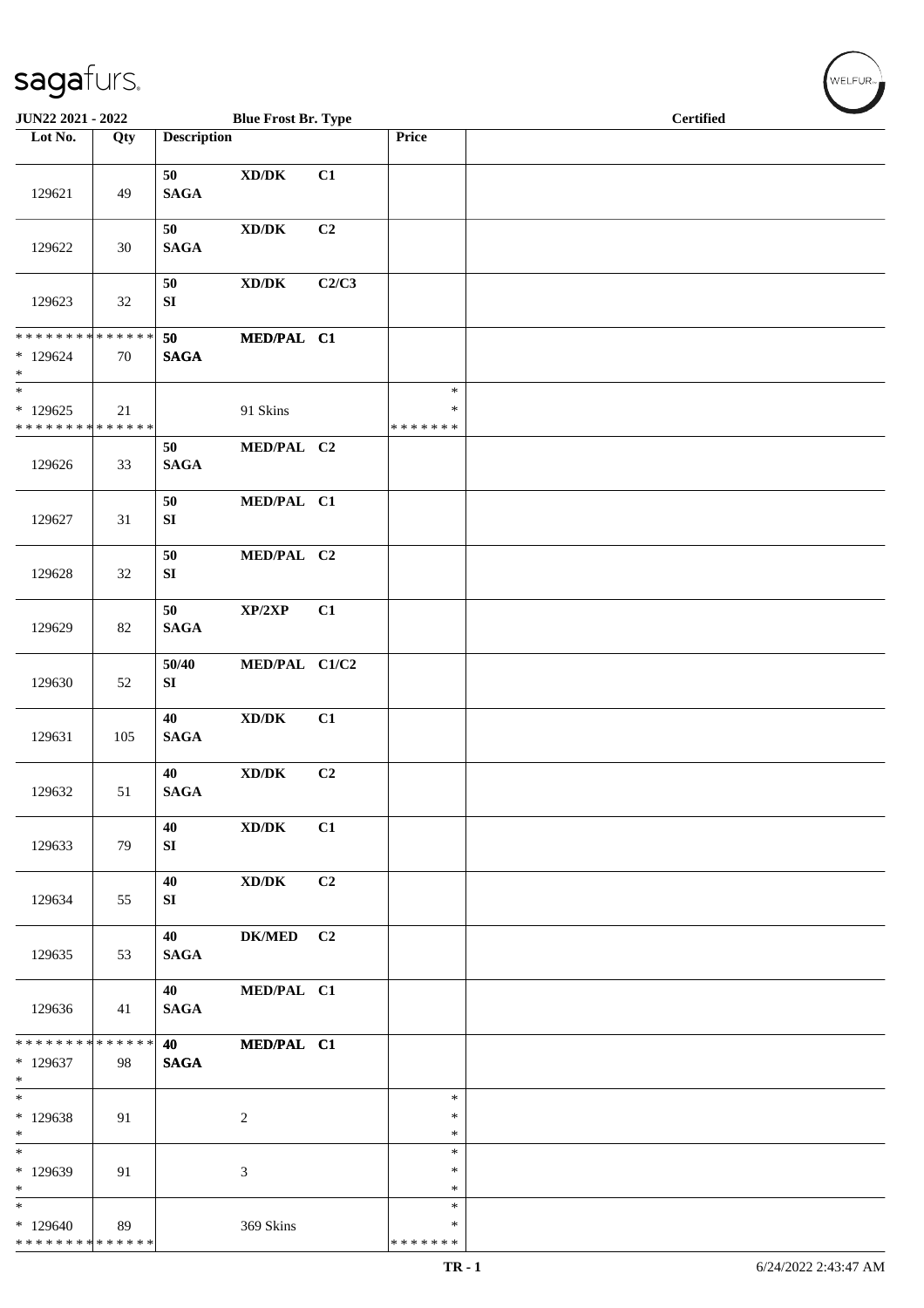| $\tilde{\phantom{a}}$                              |     |                                |                                                          |       |                              | <b>Certified</b> |
|----------------------------------------------------|-----|--------------------------------|----------------------------------------------------------|-------|------------------------------|------------------|
| JUN22 2021 - 2022<br>Lot No.                       | Qty | <b>Description</b>             | <b>Blue Frost Br. Type</b>                               |       | Price                        |                  |
|                                                    |     |                                |                                                          |       |                              |                  |
| 129641                                             | 71  | 40<br><b>SAGA</b>              | MED/PAL C2                                               |       |                              |                  |
| * * * * * * * * * * * * * *                        |     | 40                             | MED/PAL C1                                               |       |                              |                  |
| $*129642$<br>$\ast$                                | 84  | SI                             |                                                          |       |                              |                  |
| $\overline{\phantom{0}}$                           |     |                                |                                                          |       | $\ast$                       |                  |
| $*129643$<br>* * * * * * * * * * * * * *           | 26  |                                | 110 Skins                                                |       | $\ast$<br>* * * * * * *      |                  |
| 129644                                             | 70  | 40<br>SI                       | MED/PAL C2                                               |       |                              |                  |
| 129645                                             | 72  | 40<br><b>SAGA</b>              | <b>PAL/XP</b>                                            | C2    |                              |                  |
| **************<br>$*129646$<br>$\ast$              | 96  | 40<br><b>SAGA</b>              | XP/2XP                                                   | C1    |                              |                  |
| $\ast$<br>$*129647$<br>* * * * * * * * * * * * * * | 21  |                                | 117 Skins                                                |       | $\ast$<br>*<br>* * * * * * * |                  |
| 129648                                             | 30  | 40<br><b>SAGA</b>              | XP/2XP                                                   | C2    |                              |                  |
| 129649                                             | 36  | 40<br>SI                       | XP/2XP                                                   | C2/C3 |                              |                  |
| ******** <mark>******</mark>                       |     | 30                             | XD/DK                                                    | C1    |                              |                  |
| $*129650$<br>$\ast$                                | 91  | <b>SAGA</b>                    |                                                          |       |                              |                  |
| $\ast$<br>$*129651$<br>**************              | 26  |                                | 117 Skins                                                |       | $\ast$<br>*<br>* * * * * * * |                  |
| 129652                                             | 51  | 30<br>$\mathbf{SAGA}$          | XD/DK                                                    | C2    |                              |                  |
| 129653                                             | 74  | 30 <sup>1</sup><br>SI          | $\boldsymbol{\text{XD}}\mathsf{/}\boldsymbol{\text{DK}}$ | C2/C3 |                              |                  |
| 129654                                             | 70  | 30 <sup>1</sup><br><b>SAGA</b> | DK/MED C1                                                |       |                              |                  |
| 129655                                             | 95  | 30 <sup>1</sup><br><b>SAGA</b> | DK/MED C2                                                |       |                              |                  |
| * * * * * * * * * * * * * * *                      |     | 30                             | MED/PAL C1                                               |       |                              |                  |
| $*129656$<br>$*$                                   | 105 | <b>SAGA</b>                    |                                                          |       |                              |                  |
| $\ast$<br>$*129657$<br>$*$                         | 98  |                                | $\overline{c}$                                           |       | $\ast$<br>$\ast$<br>$\ast$   |                  |
| $\ast$<br>$*129658$                                | 98  |                                | $\mathfrak{Z}$                                           |       | $\ast$<br>$\ast$             |                  |
| $*$                                                |     |                                |                                                          |       | $\ast$                       |                  |
| $\ast$<br>* 129659                                 | 91  |                                | 392 Skins                                                |       | $\ast$<br>*                  |                  |
| * * * * * * * * * * * * * *                        |     |                                |                                                          |       | * * * * * * *                |                  |
| * * * * * * * * * * * * * * *<br>$*129660$         | 105 | 30<br><b>SAGA</b>              | MED/PAL C2                                               |       |                              |                  |
| $*$                                                |     |                                |                                                          |       |                              |                  |

WELFUR<sub>T</sub>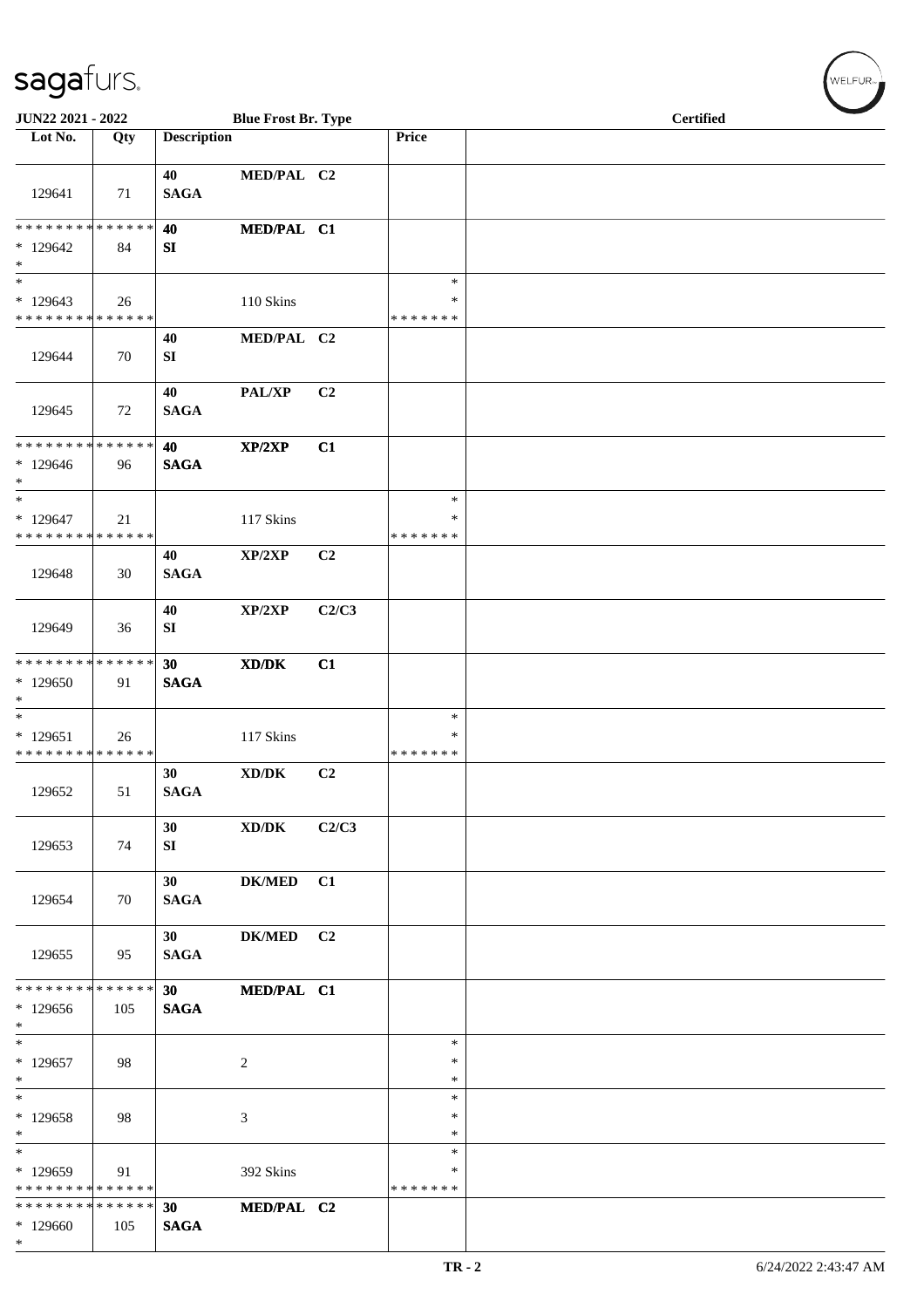| JUN22 2021 - 2022                                            |     |                    | <b>Blue Frost Br. Type</b>          |                |                         |  |                  |  |
|--------------------------------------------------------------|-----|--------------------|-------------------------------------|----------------|-------------------------|--|------------------|--|
| $\overline{\text{Lot No.}}$                                  | Qty | <b>Description</b> |                                     |                | Price                   |  | <b>Certified</b> |  |
| $*$                                                          |     | 30 <sup>°</sup>    | MED/PAL C2                          |                | $\ast$                  |  |                  |  |
| $*129661$                                                    | 26  | <b>SAGA</b>        |                                     |                | $\ast$                  |  |                  |  |
| * * * * * * * * * * * * * *<br>* * * * * * * * * * * * * * * |     |                    |                                     |                | * * * * * * *           |  |                  |  |
| $*129662$                                                    | 98  | 30<br>SI           | MED/PAL C1                          |                |                         |  |                  |  |
| $*$                                                          |     |                    |                                     |                |                         |  |                  |  |
| $*$                                                          |     |                    |                                     |                | $\ast$                  |  |                  |  |
| $*129663$<br>* * * * * * * * * * * * * * *                   | 33  |                    | 131 Skins                           |                | $\ast$<br>* * * * * * * |  |                  |  |
| * * * * * * * * * * * * * * *                                |     | 30                 | MED/PAL C2                          |                |                         |  |                  |  |
| * 129664                                                     | 112 | SI                 |                                     |                |                         |  |                  |  |
| $*$<br>$\overline{\ast}$                                     |     |                    |                                     |                | $\ast$                  |  |                  |  |
| $*129665$                                                    | 67  |                    | 179 Skins                           |                | ∗                       |  |                  |  |
| * * * * * * * * * * * * * *                                  |     |                    |                                     |                | * * * * * * *           |  |                  |  |
|                                                              |     | 30                 | PAL/XP                              | C1             |                         |  |                  |  |
| 129666                                                       | 96  | <b>SAGA</b>        |                                     |                |                         |  |                  |  |
| * * * * * * * * * * * * * * *                                |     | 30                 | <b>PAL/XP</b>                       | C <sub>2</sub> |                         |  |                  |  |
| * 129667                                                     | 105 | <b>SAGA</b>        |                                     |                |                         |  |                  |  |
| $*$<br>$\ast$                                                |     |                    |                                     |                | $\ast$                  |  |                  |  |
| * 129668                                                     | 56  |                    | 161 Skins                           |                | ∗                       |  |                  |  |
| * * * * * * * * * * * * * *                                  |     |                    |                                     |                | * * * * * * *           |  |                  |  |
|                                                              |     | 30                 | XP/2XP                              | C1             |                         |  |                  |  |
| 129669                                                       | 98  | <b>SAGA</b>        |                                     |                |                         |  |                  |  |
|                                                              |     | 30                 | XP/2XP                              | C <sub>2</sub> |                         |  |                  |  |
| 129670                                                       | 69  | <b>SAGA</b>        |                                     |                |                         |  |                  |  |
|                                                              |     | 30                 | XP/2XP                              | C2/C3          |                         |  |                  |  |
| 129671                                                       | 66  | SI                 |                                     |                |                         |  |                  |  |
|                                                              |     |                    |                                     |                |                         |  |                  |  |
|                                                              |     | 30/20              | MED/PAL C1/C2                       |                |                         |  |                  |  |
| 129672                                                       | 85  | SI                 |                                     |                |                         |  |                  |  |
|                                                              |     | 20                 | $\bold{X}\bold{D}/\bold{D}\bold{K}$ | C1             |                         |  |                  |  |
| 129673                                                       | 75  | $\mathbf{SAGA}$    |                                     |                |                         |  |                  |  |
|                                                              |     | 20                 | XD/DK                               | C2             |                         |  |                  |  |
| 129674                                                       | 57  | $\mathbf{SAGA}$    |                                     |                |                         |  |                  |  |
|                                                              |     |                    |                                     |                |                         |  |                  |  |
| 129675                                                       | 36  | 20<br>SI           | $\bold{X}\bold{D}/\bold{D}\bold{K}$ | C1             |                         |  |                  |  |
|                                                              |     |                    |                                     |                |                         |  |                  |  |
|                                                              |     | 20                 | $\bold{X}\bold{D}/\bold{D}\bold{K}$ | C2             |                         |  |                  |  |
| 129676                                                       | 35  | SI                 |                                     |                |                         |  |                  |  |
|                                                              |     | 20                 | <b>DK/MED</b>                       | C1             |                         |  |                  |  |
| 129677                                                       | 68  | <b>SAGA</b>        |                                     |                |                         |  |                  |  |
|                                                              |     |                    |                                     |                |                         |  |                  |  |
| 129678                                                       | 66  | 20<br><b>SAGA</b>  | <b>DK/MED</b>                       | C <sub>2</sub> |                         |  |                  |  |
|                                                              |     |                    |                                     |                |                         |  |                  |  |
|                                                              |     | 20                 | MED/PAL C1                          |                |                         |  |                  |  |
| 129679                                                       | 102 | <b>SAGA</b>        |                                     |                |                         |  |                  |  |
|                                                              |     | 20                 | MED/PAL C2                          |                |                         |  |                  |  |
| 129680                                                       | 77  | <b>SAGA</b>        |                                     |                |                         |  |                  |  |

WELFUR<sub><sup>N</sup></sub>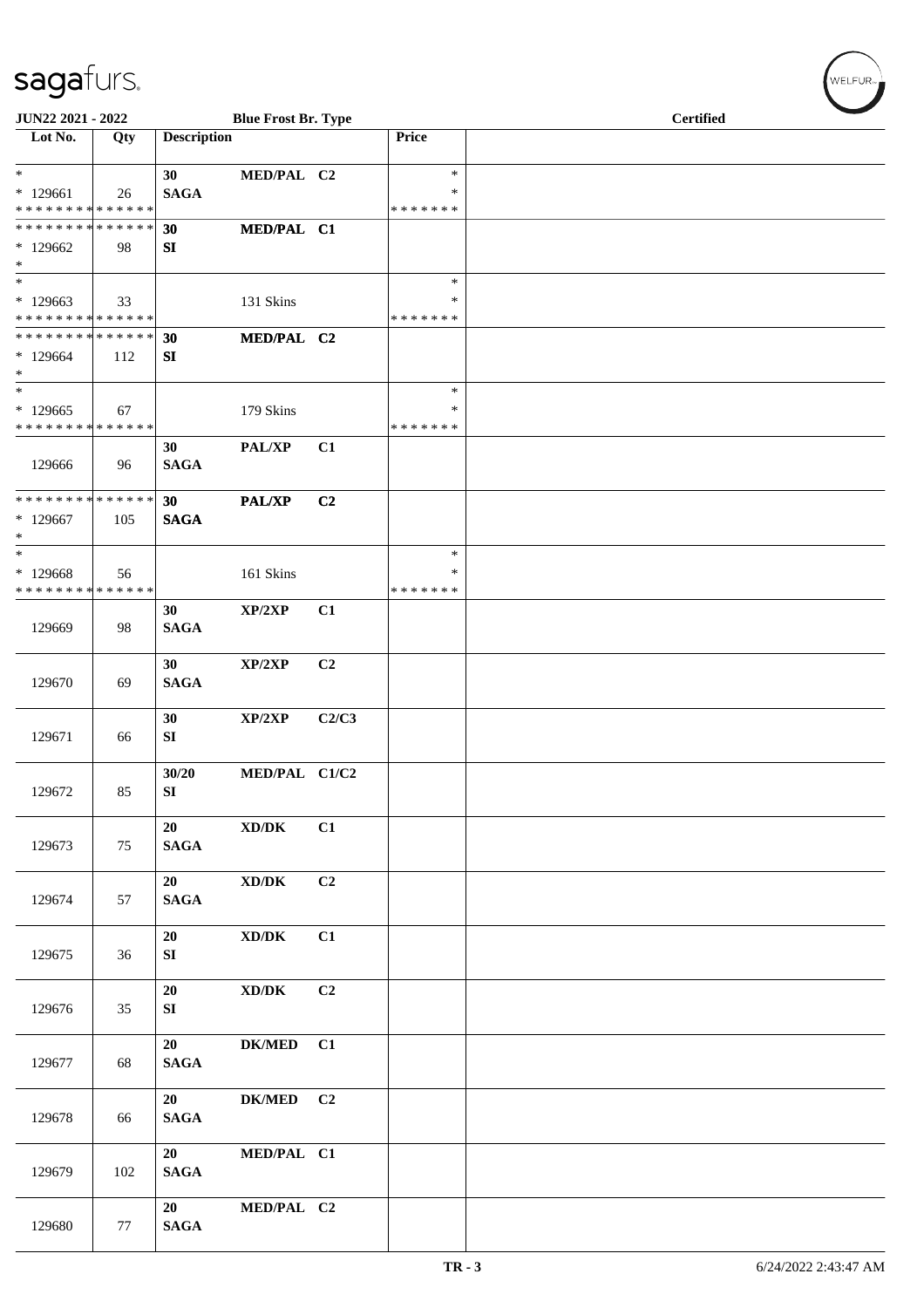| JUN22 2021 - 2022 |        |                                  | <b>Blue Frost Br. Type</b>              |       |       | <b>Certified</b> |
|-------------------|--------|----------------------------------|-----------------------------------------|-------|-------|------------------|
| Lot No.           | Qty    | <b>Description</b>               |                                         |       | Price |                  |
| 129681            | 44     | 20<br>${\bf S}{\bf I}$           | MED/PAL C1                              |       |       |                  |
| 129682            | 49     | 20<br>${\bf S}{\bf I}$           | MED/PAL C2                              |       |       |                  |
| 129683            | 55     | 20<br><b>SAGA</b>                | PAL/XP                                  | C1    |       |                  |
| 129684            | 112    | 20<br><b>SAGA</b>                | PAL/XP                                  | C2    |       |                  |
| 129685            | 74     | 20<br><b>SAGA</b>                | XP/2XP                                  | C1    |       |                  |
| 129686            | 79     | 20<br>${\bf S}{\bf I}$           | XP/2XP                                  | C2/C3 |       |                  |
| 129687            | 30     | $\mathbf{0}$<br>${\bf S}{\bf I}$ | <b>DK/MED</b>                           | C1/C2 |       |                  |
| 129688            | 33     | $\bf{0}$<br>$\mathbf{SAGA}$      | MED/PAL C1/C2                           |       |       |                  |
| 129689            | 29     | $\pmb{0}$<br>${\bf SI}$          | MED/PAL C1/C2                           |       |       |                  |
| 129690            | 31     | $\mathbf{0}$<br>SI               | $\mathbf{PAL}/\mathbf{XP}$              | C3/C4 |       |                  |
|                   |        |                                  | <b>Blue Frost Br. Type</b><br>Lowgrades |       |       | <b>Certified</b> |
| 129692            | 40     | 50/40<br>(S)                     | $\mathbf{ALL}$<br>CHIP2                 | C2/C3 |       |                  |
| 129693            | 37     | 50/40<br>(S)                     | ALL<br>CHIP2                            | C2/C3 |       |                  |
| 129694            | 59     | 50/40<br>(SI)                    | $\mathbf{ALL}$<br>CHIP2                 | C2/C3 |       |                  |
| 129695            | $\tau$ | 50/40<br>(SI)                    | $\mathbf{ALL}$<br>CHIP3                 | C2/C3 |       |                  |
| 129696            | 60     | 30<br>(S)                        | $\mathbf{ALL}$<br>CHIP2                 | C2/C3 |       |                  |
| 129697            | 106    | 30<br>(SI)                       | $\mathbf{ALL}$<br>CHIP2                 | C2/C3 |       |                  |
| 129698            | 57     | 20<br>(S)                        | $\mathbf{ALL}$<br>CHIP2                 | C2/C3 |       |                  |
| 129699            | 110    | 20<br>(SI)                       | $\mathbf{ALL}$<br>CHIP2                 | C2/C3 |       |                  |
| 129700            | 6      | 20<br>(SI)                       | $\mathbf{ALL}$<br>CHIP3                 | C2/C3 |       |                  |

 $(w$ elfur<sub>»</sub>